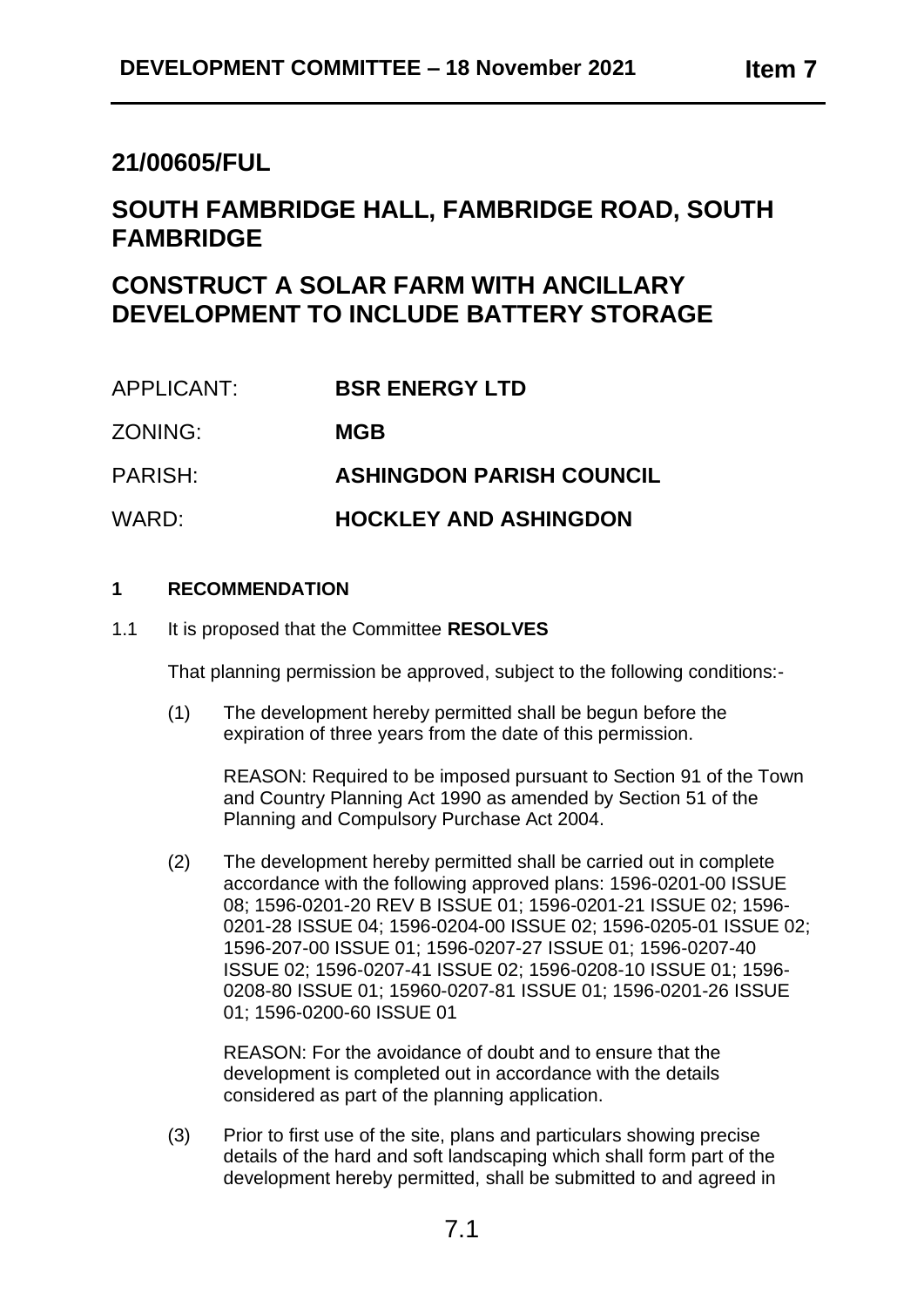writing by the Local Planning Authority. Any scheme of landscaping details as may be agreed in writing by the Local Planning Authority, which shall show the retention of existing trees, shrubs and hedgerows on the site and include details of:

- schedules of species, size, density and spacing of all trees, shrubs and hedgerows to be planted;
- existing trees to be retained;
- areas to be grass seeded or turfed, including cultivation and other operations associated with plant and grass establishment;
- paved or otherwise hard surfaced areas;
- car parking layouts and other vehicular access and circulation areas;

shall be implemented in its entirety during the first planting season (October to March inclusive) following commencement of the development, or in any other such phased arrangement as may be agreed in writing by the Local Planning Authority. Any tree, shrub or hedge plant (including replacement plants) removed, uprooted, destroyed, or be caused to die, or become seriously damaged or defective, within five years of planting, shall be replaced by the developer(s) or their successors in title, with species of the same type, size and in the same location as those removed, in the first available planting season following removal.

REASON: To enable the Local Planning Authority to retain adequate control over the landscaping of the site and to guard views from the surrounding areas, in the interests of visual amenity.

(4) No development or preliminary groundworks of any kind shall take place until the completion of a programme of archaeological investigation. Prior to the implementation of this programme, details of it in accordance with a written scheme of investigation, shall be submitted to and agreed in writing by the local planning authority. The programme of archaeological investigation shall be carried out in accordance with those details as may be agreed.

REASON: To ensure that the development preserves any potential archaeological features and deposits that may survive in this area.

- (5) No development shall commence until a full Arboricultural survey and report in accordance with BS5837:2012 has been submitted to and approved in writing by the local planning authority. The report shall include the following:
	- a) a plan that shows the position, crown spread and root protection area in accordance with section 5.5 of BS5837:2012 of every retained tree on the site and on neighbouring or nearby ground to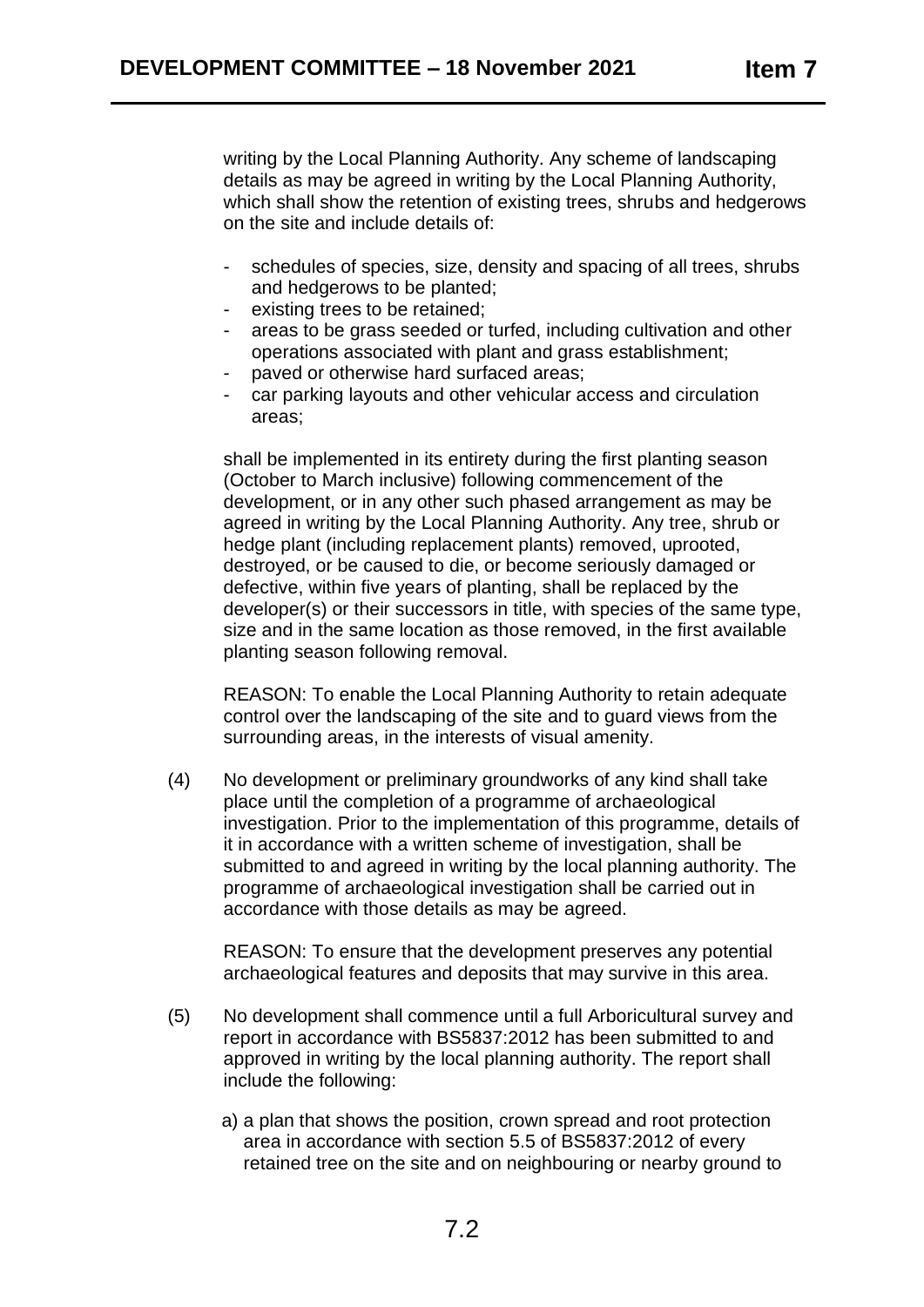the site in relation to the approved plans and particulars. The positions of all trees to be removed shall be indicated on the plan.

- b) details of each surveyed tree in a separate schedule in accordance with section 4 of BS5837:2012
- c) a schedule of tree works for all the retained trees specifying pruning and other remedial or preventative work. All tree works shall be carried out in accordance with BS3998:2010.
- d) details and positions of the ground protection in accordance with section 2 of BS5837:2012.
- e) details and positions of Tree Protection Barriers identified separately where required for different phases of construction work [e.g. demolition, construction, hard landscaping] in accordance with section 6.2 of BS5837:2012. The Tree Protection Barriers shall be erected prior to each construction phase commencing and remain in place, and undamaged for the duration of that phase. No works shall take place on the next phase until the Tree Protection Barriers are repositioned or provided for that phase.
- f) details and positions of the Construction Exclusion Zones in accordance with section 6.2 of BS5837:2012.
- g) details and positions of the underground service runs in accordance with sections 4.2 and 7.7 of BS5837:2012.
- h) details of any changes in levels or the position of any proposed excavations, including those on neighbouring or nearby ground in accordance with paragraph. 5.4.2 of BS5837:2012.
- i) details of any special engineering required to accommodate the protection of retained trees [e.g. in connection with foundations, bridging, water features, surfacing] in accordance with section 7.5 of BS5837:2012.
- j) details of the methodology to be employed for the installation of drives and paths within the RPAs of retained trees in accordance with the principles of "No-Dig" construction.
- k) details of the methodology to be employed for the access and use of heavy, large, difficult to manoeuvre plant lincluding cranes and their loads, dredging machinery, concrete pumps, piling rigs, etc] on site.
- l) details of the methodology to be employed for site logistics and storage, including an allowance for slopes, water courses and enclosures, with particular regard to ground compaction and phototoxicity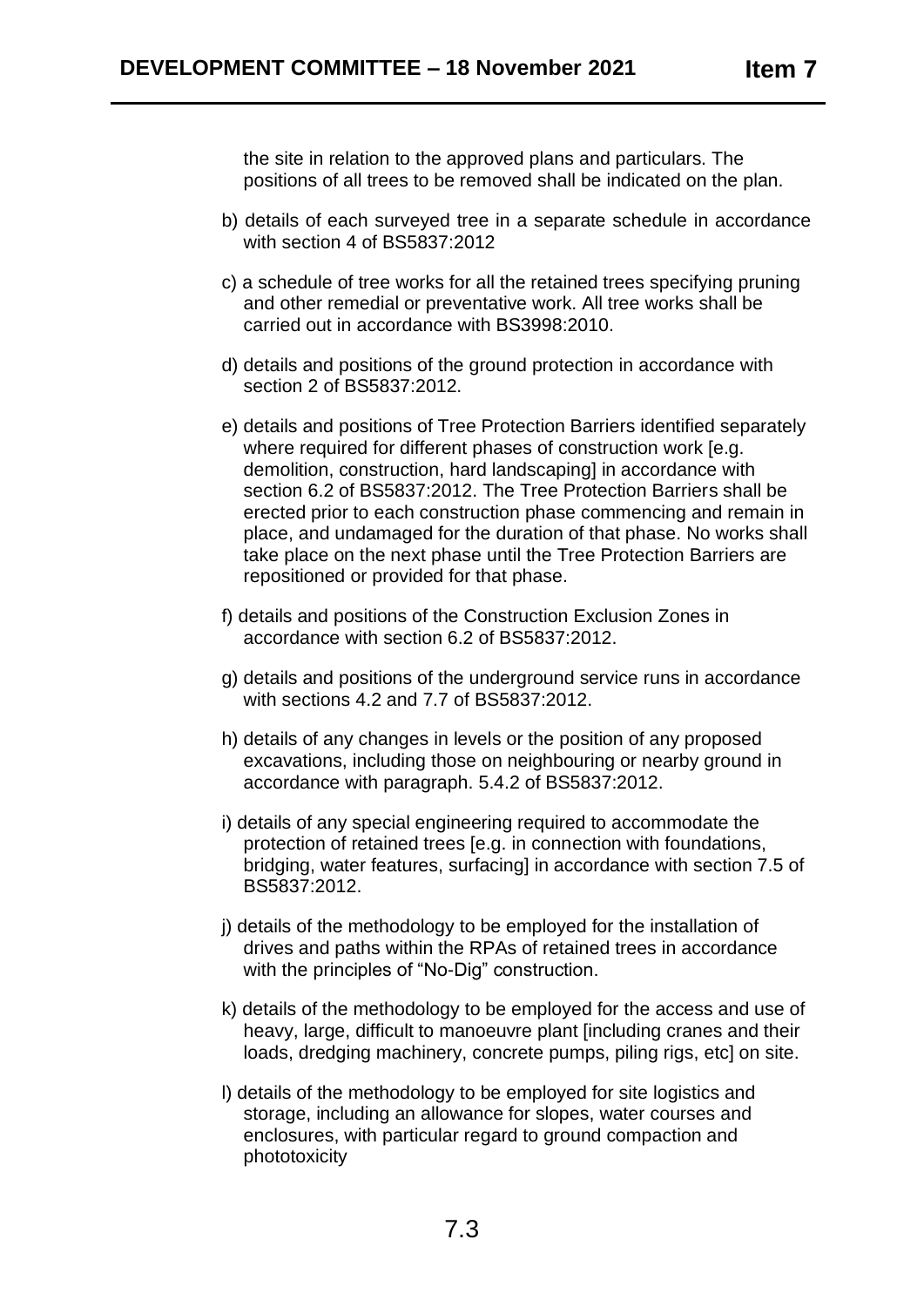- m) details of the method to be employed for the stationing, use and removal of site cabins within any root protection areas in accordance with section 6.2 of BS5837:2012.
- n) details of tree protection measures for the hard landscaping phase in accordance with section 5.6 of BS5837:2012.
- o) the timing of the various phases of the works or development in the context of the tree protection measures.

REASON: To ensure no damage is indirectly caused to the trees and hedgerows during the construction phase.

- (6) No development shall commence (including any ground works or site clearance) until a Biodiversity Net Gain and Monitoring Management Plan for the development has been submitted to and approved in writing by the local planning authority and thereafter shall be implemented and maintained. The content of the method statement shall include the:
	- a) purpose and objectives for the proposed works including both onsite and offsite mitigation and compensation works including those submitted within the Preliminary Ecology Appraisal produced by ADAS dated August 2019:
		- Ten bird boxes placed on mature trees
		- Creation of a wildflower meadow
		- An increase of tall ruderal marginal vegetation
		- Six log piles placed evenly across the site
		- Eight bat boxes on mature trees
	- b) detailed design(s) and/or working method(s) necessary to achieve stated objectives (including, where relevant, type and source of materials to be used);
	- c) extent and location of proposed works shown on appropriate scale maps and plans clearly showing the onsite and offsite management for each site;
	- d) timetable for implementation (a work schedule);
	- e) persons responsible for implementing and funding the works;
	- f) aftercare and long-term maintenance for a period of 30 years;
	- g) details of improvements to the biodiversity value of the pond along the western flank boundary;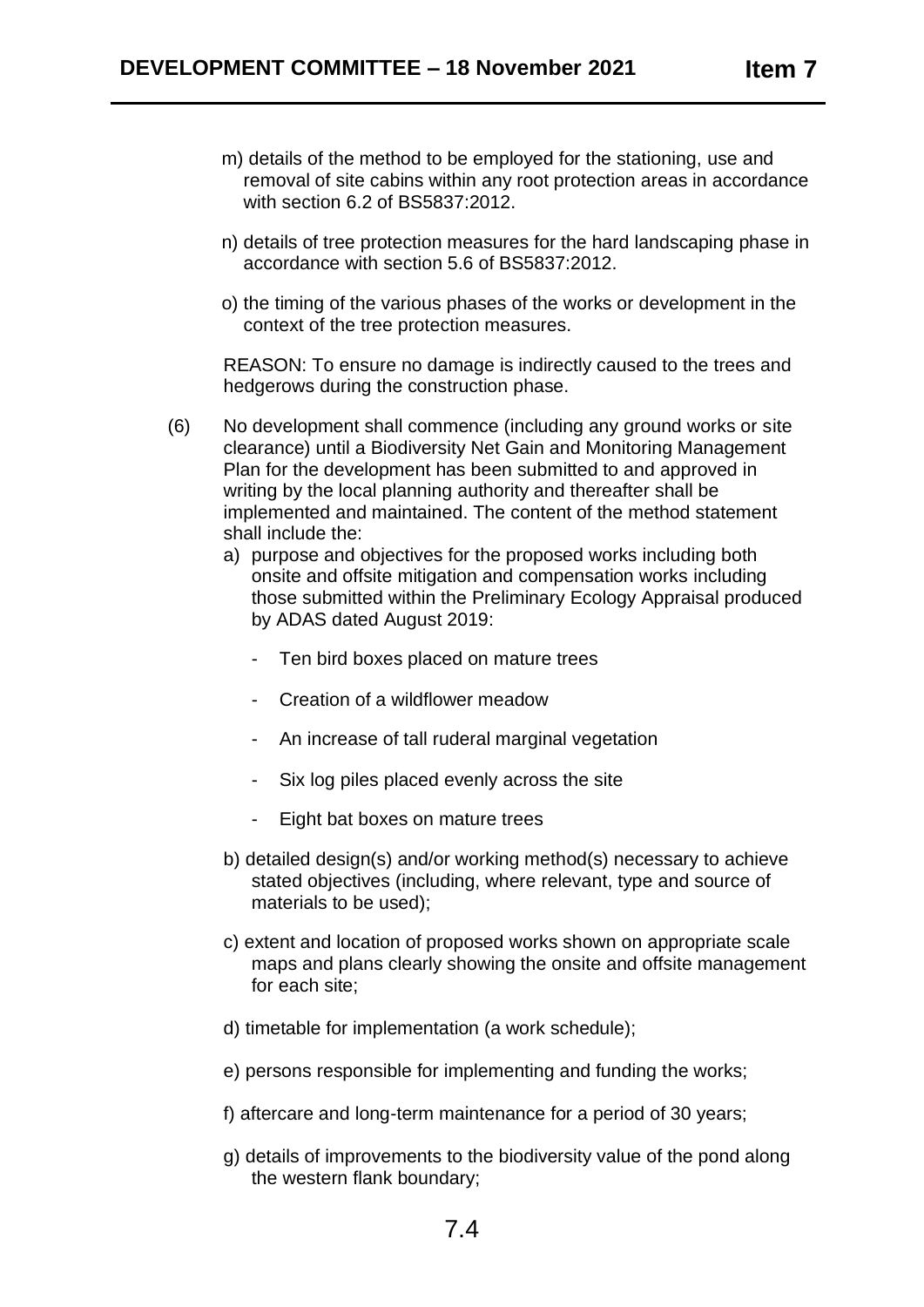Thereafter, a report shall be submitted every third year to the local planning authority to demonstrate the management of the site and how management is meeting the objectives or where appropriate changes in management has been advised.

REASON: To ensure the retention and continued maintenance/management of landscape features in accordance with Policy DM26, that the Bio-diversity Net Gain is met by the development and to protect on-site and off-site ecology, including the European designated site.

(7) No development shall commence until the pond on the western boundary is surveyed for great crested newts. The results of which shall be submitted to and approved in writing by the local planning authority where required, along with evidence of a European Protected Species Mitigation Licence being obtained. The relevant mitigation agreed shall be implemented on the site.

REASON: To prevent any harm upon great crested newts as a result of the proposed development.

(8) Prior to first use of the site, details of any external lighting proposed shall be submitted to and agreed in writing by the local planning authority. Thereafter, the lighting shall be maintained in accordance with those details agreed.

REASON: To ensure any external lighting is designed to avoid negatively impacting bats.

(9) Where development would be within 20m of the badger sett, the badger sett must be closed by an ecologist prior to preliminary ground works.

REASON: To ensure that no badgers are present in the sett prior to any excavation/piling within the 20m buffer.

(10) Prior to de-commissioning the approved development, details of the method and impact upon on-site and off-site considerations should be submitted to and agreed in writing by the local planning authority.

REASON: To enable the Local Planning Authority to retain adequate control over the site, in favour of the material considerations of the application.

(11) The Construction Traffic Management Plan shall be implemented and adhered to throughout the construction period.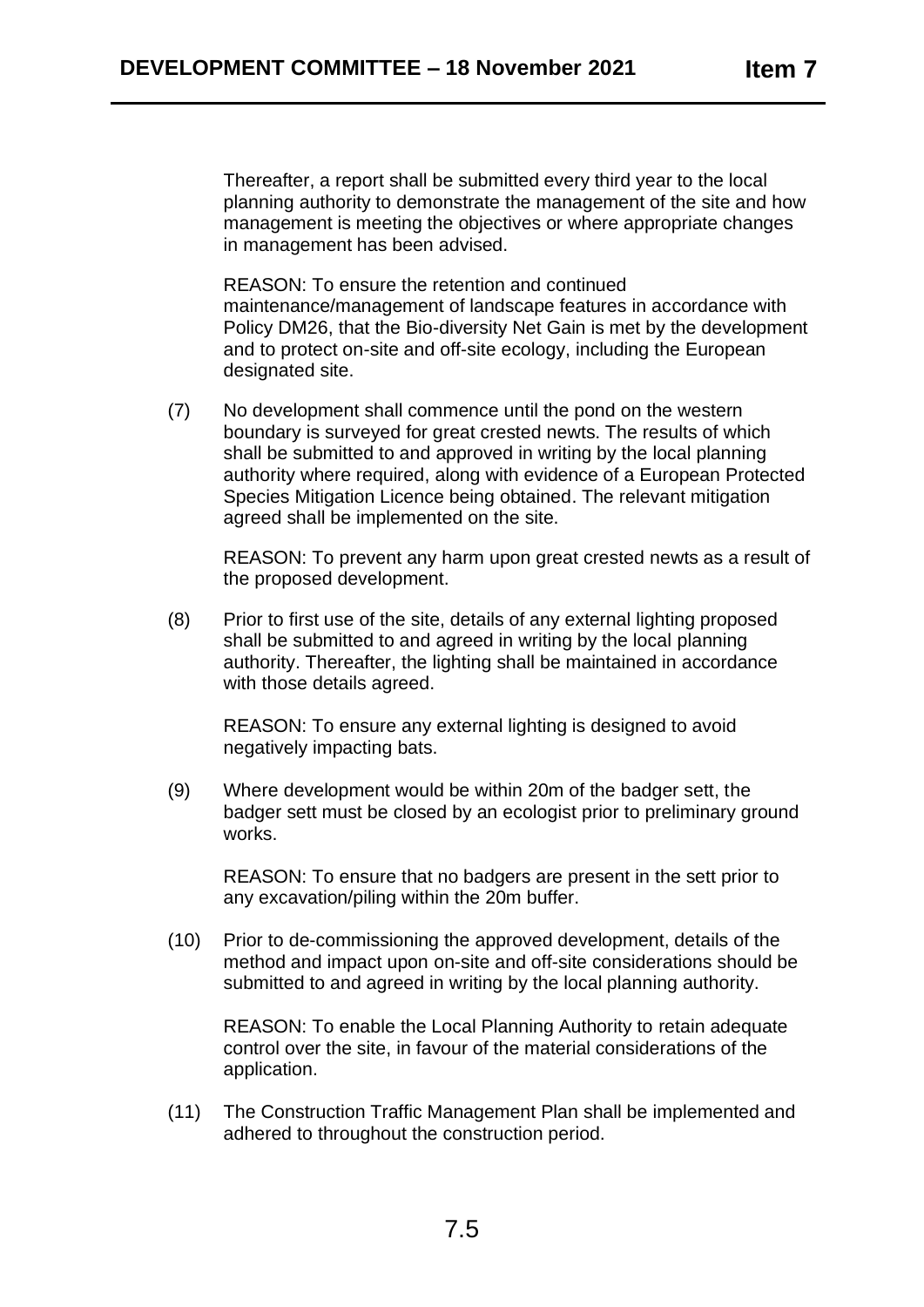REASON: To ensure that there are appropriate traffic movements and to prevent the highway from being obstructed during the construction period in the interests of highway safety.

(12) Heavy construction vehicles and loads shall use Southend Road and shall not use Hall Road, Greensward Lane or Rectory Road.

REASON: The route identified in the application details includes routes restricted for HGVs in terms of low bridges and weight restrictions.

(13) Prior to first occupation of the development, the proposed access for the battery facility shall be provided as shown in principle in the site plan 1596-0201-20. The access shall be provided with a suitable vehicle crossing of the highway verge.

REASON: To ensure that vehicles can enter and leave the highway in a controlled manner in the highway in the interests of highway safety.

(14) Prior to first occupation of the development, the proposed vehicle access shall be provided with a clear to ground visibility splay with dimensions at its centre line of 2.4 metres by 120 metres in each direction, as measured from and along the nearside edge of the carriageway. Such vehicular visibility splays shall be provided before the access is first used by vehicular traffic and retained free of any obstruction at all times.

REASON: To provide adequate inter-visibility between vehicles using the access and those in the existing public highway in the interest of highway safety.

(15) No unbound material shall be used in the surface treatment of the vehicular access within 6 metres of the highway boundary.

REASON: To avoid displacement of loose material onto the highway in the interests of highway safety.

(16) Prior to preliminary groundworks, a flood response plan for the construction phase of development shall be submitted to and agreed in writing by the local planning authority. The construction phase shall be carried out in complete accordance with those details agreed.

REASON: To ensure the safety of construction workers in times of flood risk.

(17) Prior to first occupation of either of the dwellings hereby approved (whichever is occupied first) details shall have been submitted to and agreed in writing by the Local Planning Authority which demonstrate that the sustainable urban drainage system as set out in the submitted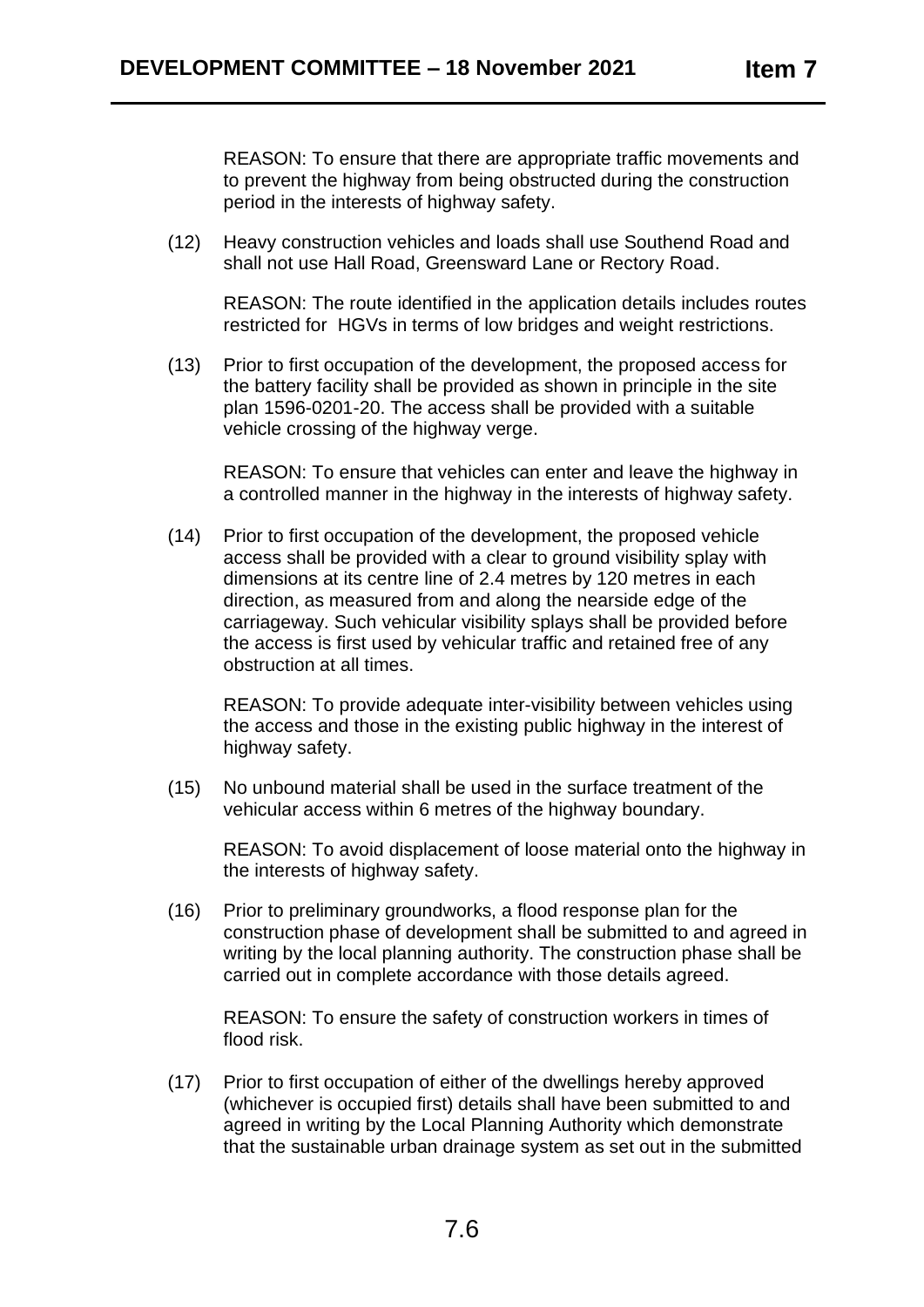Surface Water Drainage Strategy (strategy) including the attenuation tank has been installed in accordance with the submitted strategy.

REASON: To ensure appropriate sustainable urban drainage system is in place to accord with paragraph 169 of the NPPF.

## **2 PLANNING APPLICATION DETAILS**

- 2.1 Planning permission is sought for the construction of a solar panel farm. The works would include the installation of solar PV panels across 66.5 ha (164.34 acres) of the site and the installation of a 20MW battery to the south western aspect. A substation is proposed for installation in a field in the southern section of the site in which an underground cable route would be installed to the panels.
- 2.2 The solar panels would be arranged in rows running east-west and face south in order to gain the most benefit from the sun rays. Each solar panel would be sited on galvanised steel frames onto which the PV module panels would be mounted. The panels would be covered with an anti-reflective coating to avoid glint and glare. The panels would be dark grey/blue in colour.
- 2.3 The grid connection equipment would be housed in a 33kV private switchgear building near the centre of the site and a high-voltage compound, which includes for a District Network Operator compound and customer compound, at the south of the site. The battery storage area to the south west would provide flexibility on electrical output and allow for increased output into the local grid during peak periods of electricity demand. Invertors and transformer stations would be placed amongst the solar panels and are also required to allow the electricity to be distributed through the energy grid. A welfare unit and two spares containers would be located next to the switchgear building near the centre of the site.
- 2.4 A wildflower mix would be sown across the site.
- 2.5 Security fencing and CCTV would be erected to protect areas containing electrical equipment.
- 2.6 The site would be accessed from the existing access point which connects the site to Fambridge Road and through South Fambridge Hall Farm.

## **3 MATERIAL PLANNING CONSIDERATIONS**

## **Site and Context**

3.1 The application site is located to the east of South Fambridge. The site comprises of five separate fields, being predominantly arable crop land with small pockets of scrub, scatter trees and grassland. Hedgerows border a proportion of fields on the site. The site is adjoined by similar arable land in a west and east direction. The River Crouch lies to the north of the site and the settlement of Ashingdon to the south.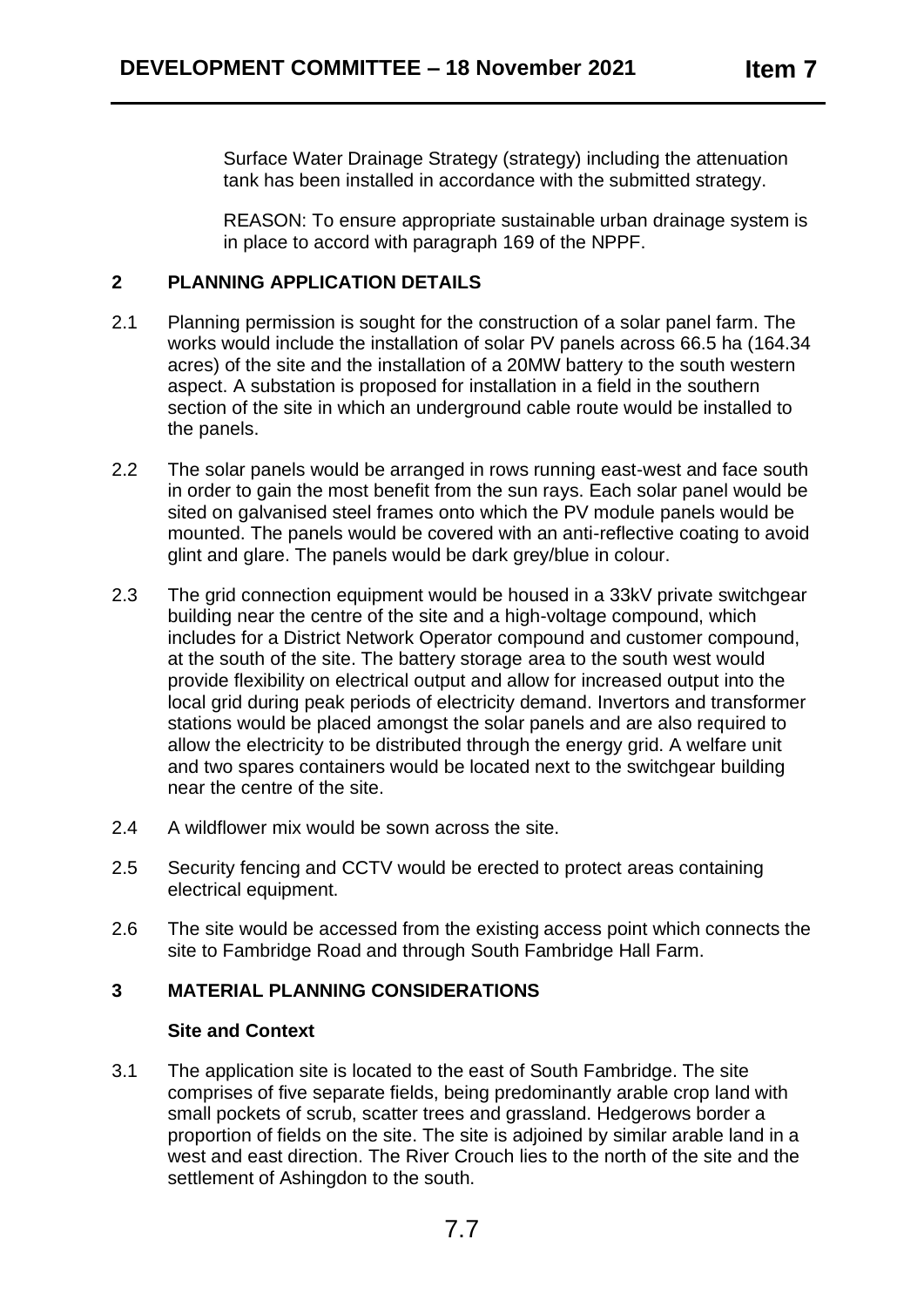- 3.2 There are overhead power lines that pass to the south of the site, however, the Design and Access Statement outlines that the development would not impact the power lines.
- 3.3 In addition, there is an existing operational 10.9MW solar development located on land to the north of Ulverston Road and east of Fambridge Road which is to the south of the site (ref: 14/00649/FUL).
- 3.4 An Environmental Impact Assessment (EIA) Screening Request, to establish whether the proposed development required EIA, was submitted to the Council on 2<sup>nd</sup> June 2020. The Council issued a Screening Opinion on the 31<sup>st</sup> July 2020 confirming that the proposed development did not require an Environmental Impact Assessment.
- 3.5 The applicant has however submitted an Environmental Statement in relation to Regulation 15 of the EIA Regulations 2017 and this has been considered. The environmental statement submitted includes sections relating to ecology and biodiversity, landscape, hydrology and flood risk, built heritage and archaeology. Consideration has been given to the content of the environmental statement in relation to the impact of the proposed development upon these factors. The application was advertised as EIA development.

## **Planning History**

Application No. 14/00649/FUL – construct solar farm with ancillary development – Permitted (adjacent site).

## **Principle of Development**

- 3.6 The National Planning Policy Framework (the framework) is committed to achieving sustainable development. One of the overarching objectives is the environmental aspect which seeks to use natural resources, minimise waste and pollution, mitigate and adapt to climate change and move to a low carbon economy (Paragraph 8).
- 3.7 Paragraph 158 of the Framework outlines that when determining planning applications for renewable and low carbon development, local planning authorities should not require applicants to demonstrate the overall need for renewable or low carbon energy and recognise that even small-scale projects provide a valuable contribution to cutting greenhouse gas emissions. Additionally, Paragraph 158 states that local planning authorities should approve the application if its impacts are acceptable.
- 3.8 Additionally, Paragraph 013 of the Planning Practice Guidance details that the deployment of large-scale solar farms can have a negative impact on the rural environment, particularly in undulating landscapes. However, the visual impact of a well-planned and well-screened solar farm can be properly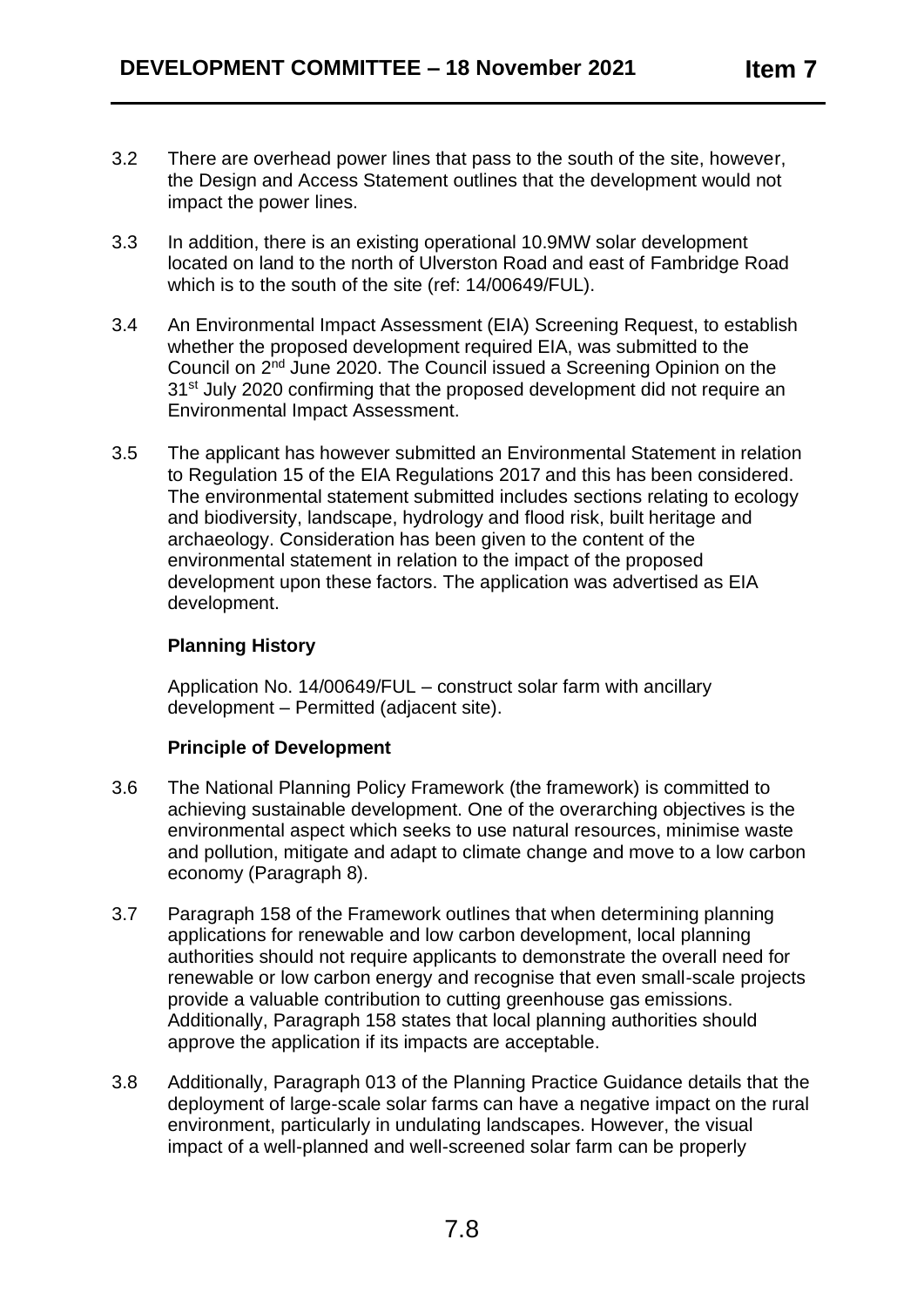addressed within the landscape if planned sensitively. As such, the following should be considered by local planning authorities:

- Encouraging the effective use of land by focussing large scale solar farms on previously developed and non agricultural land, provided that it is not of high environmental value;
- Where a proposal involves greenfield land whether (i) the proposed use of any agricultural land has been shown to be necessary and poorer quality land has been used in preference to higher quality land; and (ii) the proposal allows for continued agricultural use where applicable and/or encouraged biodiversity improvements around arrays
- That solar farms are normally temporary structures and planning conditions can be used to ensure that the installations are removed when no longer in use and the land is restored to its previous use
- The proposal's visual impact, the effect on landscape of glint and glare and on neighbouring uses and aircraft safety;
- The extent to which there may be additional impacts if solar arrays follow the daily movement of the sun;
- The need for and impact of, security measures such as lights and fencing:
- Great care should be taken to ensure heritage assets are conserved in a manner appropriate to their significance, including the impact of proposals on views important to their setting. As the significance of a heritage asset derives not only from its physical presence, but also from its setting, careful consideration should be given to the impact of large scale solar farms on such assets. Depending on their scale, design and prominence, a large scale solar farm within the setting of a heritage asset may cause substantial harm to the significance of the asset;
- The potential to mitigate landscape and visual impacts through, for example, screening with native hedges;
- The energy generating potential, which can vary for a number of reasons including, latitude and aspect.
- 3.9 Paragraph 5 of the Framework states that 'National policy statements form part of the overall framework of national planning policy and are a material consideration in decisions on planning applications.' As such the Overarching National Policy Statement for Energy (EN-1) is a material consideration which must be taken into account in the determination of this planning application.
- 3.10 Paragraph 2.2.23 EN1 supports the development by stating that the Government plans to improve energy efficiency and pursuing its objectives for renewables. Paragraph 3.3.11 summarises that an increase in renewable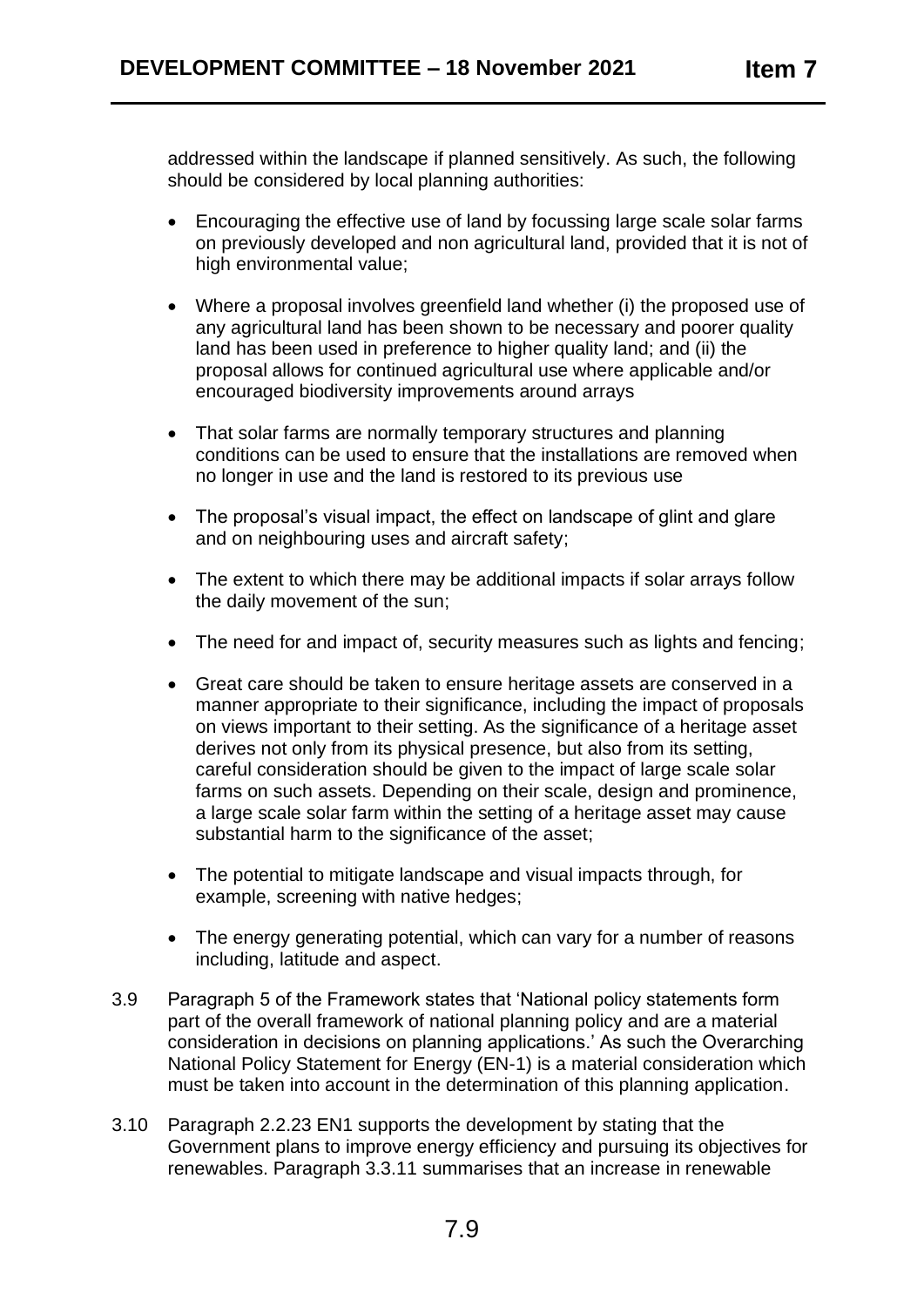electricity is essential to enable the UK to meet its commitments under the EU Renewable Energy Directive and The Renewable Energy, Energy Efficiency and Motor Fuel Emissions Regulations (draft) (2021).

3.11 The Prime Minister Boris Johnson has stated at a recent conference that all UK electricity is going to come from renewable energy sources by 2035. A further push to renewable energy is expected from the COP26 summit in November 2021. The proposed development is therefore required to complement the UK's shift to renewable energy and meet the Government's objectives of cutting out greenhouse gases.

### **Green Belt**

- 3.12 The site is located within the Green Belt, as identified in the Council's adopted Allocations Plan (2014), therefore the proposal needs to be assessed against local Green Belt policies and in relation to the Framework. There is a general presumption against inappropriate development within Green Belt and development should not be approved except in very special circumstances. Inappropriate development is, by definition, harmful to the Green Belt.
- 3.13 Paragraph 149 of the framework states that the local planning authority should regard the construction of a new building as inappropriate in the green belt. There are exceptions to this as identified by paragraphs 149 and 150 of the framework. The proposal would not fall within any of the exceptions listed. Paragraph 148 of the framework states that when considering any planning application, local planning authorities should ensure that substantial weight is given to any harm to the Green Belt. 'Very special circumstances' will not exist unless the potential harm to the Green Belt by reason of inappropriateness, and any other harm, is clearly outweighed by other considerations.
- 3.14 The presumption in favour of sustainable development is at the heart of the framework. Whilst on the one hand Green Belts are amongst other things to protect the countryside from the sprawl of urban areas, the framework identifies the part to be played in the planning system to meet the challenge of climate change by supporting the transition to a low carbon future by encouraging development for renewable energy.
- 3.15 Paragraph 151 of the framework stipulates that when located in the green belt, elements of many renewable energy projects will comprise inappropriate development. In such cases developers will need to demonstrate very special circumstances if projects are to proceed. Such very special circumstances may include the wider environmental benefits associated with increased production of energy from renewable sources.
- 3.16 A letter dated  $15<sup>th</sup>$  October 2021 has been submitted which outlines the very special circumstances which the applicant believes to outweigh the harm to the green belt. The applicant firstly gives weight to the reduction of 11,072 tonne of CO2 per year as a result of the solar farm.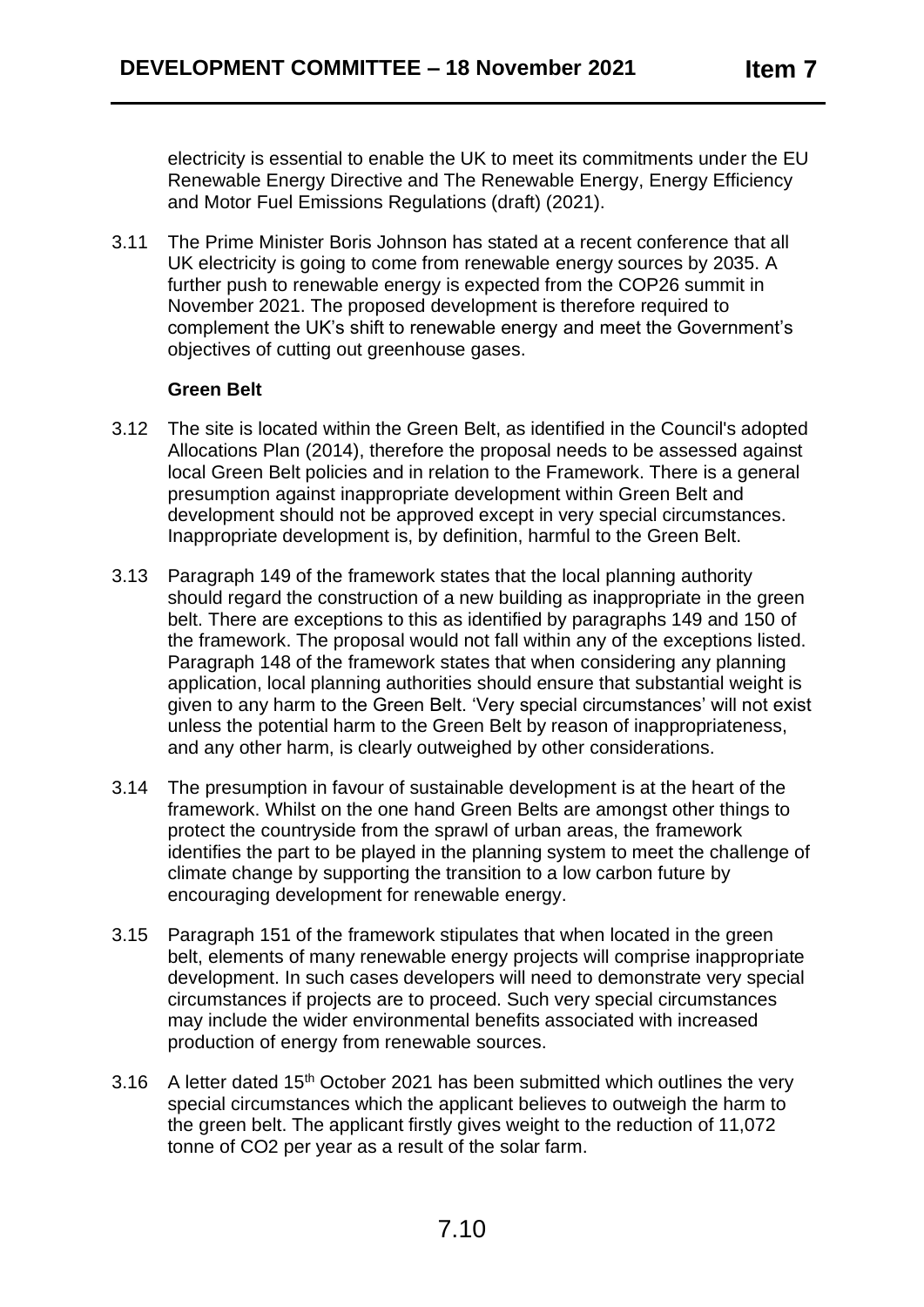- 3.17 A review was undertaken of the local area in order to compare potential locations for a development of this type. This review took into consideration factors such as grid connectivity, land area and sunlight. Following an assessment conducted by the applicant of alternative sites, it was considered that there are no alternative suitable grid connections within the area which could service the generation output of 49.99MW.
- 3.18 The applicant has also stated that the site required an open area of 70 ha. It is acknowledged by the Council that there is no brownfield land within the district which is at least 70ha in size and has the available grid capacity.
- 3.19 In addition, the agricultural land classification is not of Best or Most Versatile quality. The report will discuss this in more detail. The sequential test demonstrates that there is not a suitable area outside of the green belt location which could facilitate the proposed development.
- 3.20 Furthermore, the development is temporary and would be removed from the site after 45 years at which time it could be reinstated as for agricultural purposes. Therefore, the development would not result in any irreversible encroachment into the countryside.
- 3.21 The proposal would not compromise the four objectives of the Green Belt as set out in the Rochford District Council Core Strategy and NPPF. The very special circumstances include matters of national and local importance by including the provision of renewable energy. Finally, the design of the solar farm seeks to minimise any visual impact in the local and wider area by including a wildflower mix amongst the solar panels and hedging along the boundaries.
- 3.22 Overall, there would be limited harm in Green Belt terms set against significant benefits of the development in terms of supporting the growth in renewable energy and strong evidence that the development could not be located in a non-green belt location. The consequences of refusing the application while avoiding this very limited harm, would lose substantial benefits and in the planning balance this amounts to the very special circumstances required to outweigh the perceived inappropriate nature of the development in Green Belt terms. As such officers do not consider the proposal to conflict with National Policy for the Green Belt or Policy GB1 to the Council's adopted Core Strategy.

#### **Landscape Character and Visual Impact**

3.23 The site lies within the landscape designation of the Essex Coast as described in the Landscape Character Assessment of the Essex Coast. Of particular importance, the site is within the Crouch and roach Farmland which is designated as a Special Landscape Character Area. The area is defined by the narrow estuaries which penetrate far inland, with associated mudflats, saltmarsh and reclaimed marshlands, sometimes including grazing marsh. The land between the estuaries and their immediate margins is gently or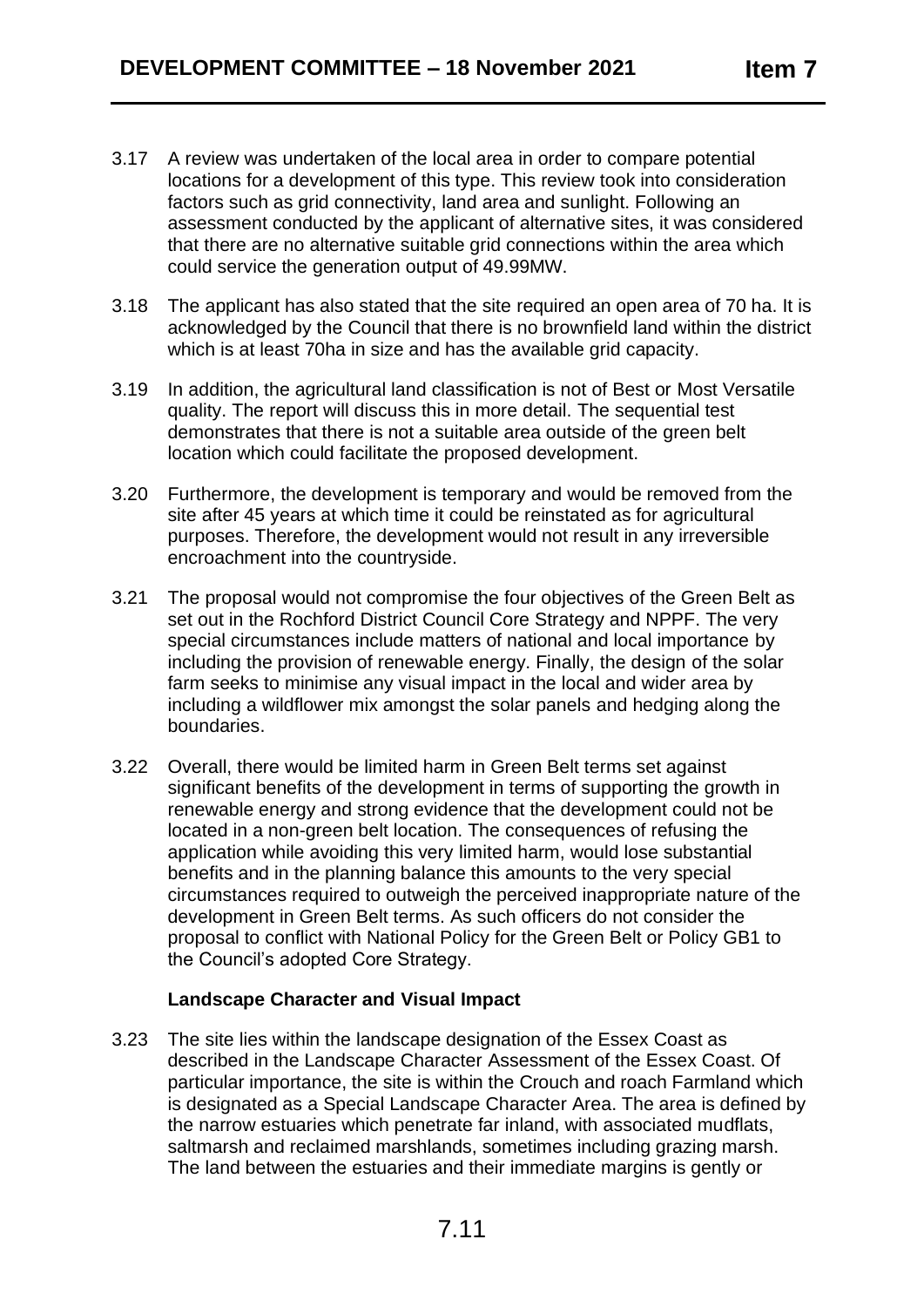strongly undulating arable farmland. Moderate to steep sided estuary valley sides are a distinctive backdrop either side of the Crouch. Typically, thick hedgerows dominated by scrub elm follow the rectilinear field boundaries. The settlement pattern is sparse along the edge of the estuaries, and mostly small settlements tend to hug the slightly higher drier land. Large parts of the area have a tranquil character.

- 3.24 The proposed layout has taken advantage of the layout of the land, including the sea wall that is located along the River Crouch to the north of the site which provides a strong level of screening from users on the river. The applicant has stated within the Design and Access Statement that the impact of the development upon the wider landscape would be minimised by the use of additional planting. However, no plan has been submitted to support this and as such officers recommend a condition be implemented requiring the submission of a landscaping plan.
- 3.25 The site would be viewed from the footpath along the River Crouch and the public right of way to the east. The topography of the area is gently undulating with a raised bund along the northern boundary. The maximum height of solar panels would measure 2.6m and 3.3m within the area of flood risk and the ancillary apparatus 6m. Given the relatively flat surroundings and the landscaping scheme proposed, the development is considered to have a relatively low visual impact on the surrounding area, subject to a condition requiring hedge planting.
- 3.26 There are elevated areas to the south and south-east of the site. Most notably, the solar farm would be viewed from the elevated ground north of St Andrews Church, Ashingdon. It would also be visible from the Public Right of Way on Canewdon Road. However, public views from elevated land would be relatively limited, as demonstrated by viewpoint 8 of the submitted photomontage dated 14<sup>th</sup> October 2021. The approved solar farm north of Ulverston Road would have a more prominent contribution to the landscape given the closer proximity to this PRoW and elevation. Furthermore, the landscaping proposed would soften the appearance of the development when viewed from the surrounding areas.

## **Built Heritage**

3.27 Albeit there are no designated heritage assets within the site, there are seven listed buildings and nine non-designated heritage assets within 2km of the site. South Fambridge Hall is one of the non-designated heritage assets. In addition, there are two grade II\* churches, namely the churches of St Nicholas in Canewdon and St Andrew In Ashingdon, within some 2km of the site. Furthermore, the proposed development site is located in an area where there has been little archaeological research. The Historic Environment Record records the presence of roman, medieval and post medieval remains. As such, a Built Heritage Statement has been submitted with the application. This includes an assessment of the setting of the grade II\* listed buildings.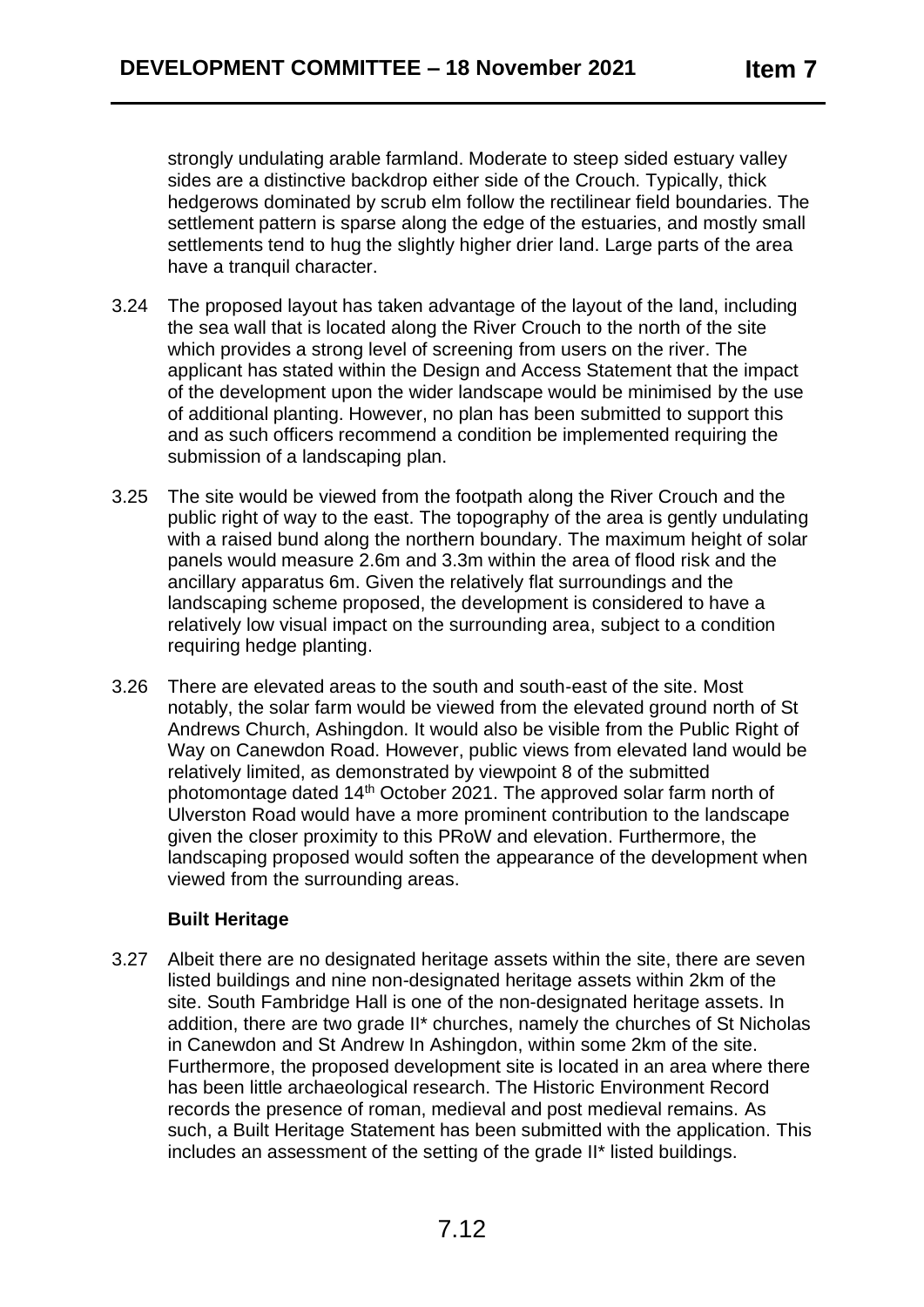- 3.28 Paragraph 199 of the framework is clear that when considering the impact of a proposed development on the significance of a designated heritage asset, great weight should be given to the asset's conservation (and the more important the asset, the greater the weight should be). This is irrespective of whether any potential harm amounts to substantial harm, total loss or less than substantial harm to its significance.
- 3.29 Advice from the Historic Buildings and Conservation advisor has been sought pertaining to the application. The officer raises no objection to the application and considers that whilst there would be a fundamental impact to the wider setting and landscape of the heritage assets, it would not result in harm to the significance of the affected heritage assets.
- 3.30 The Environmental Assessment submitted with the application recognises that there is a potential for archaeological features and deposits to survive in this area. Subsequently, an Archaeology Desk Based Assessment was conducted in April 2021. This assessment found that there were remains of a floodlight and generator building on the land within the site. No surface structural remains were identified during the site visit, however, the construction of solar panels and underground cable trenches and the perimeter fence could potentially truncate or remove any surviving below ground foundations or artefacts. An area of salt production is recorded adjacent to the western site boundary. Groundworks are considered to potentially truncate or remove below ground remains associated with this industry.
- 3.31 In view of this, the County Council's Specialist Archaeological advisor has recommended that a programme of archaeological investigation be secured. It is considered that this can be dealt with by way of condition to the grant of permission. Subject to this, no objections are raised to the impact of the proposed development upon built heritage.

## **Agricultural Land**

- 3.32 The application site is presently an arable agricultural field. Albeit a development of this type on brownfield would be preferable, there were no brownfield sites considered to be suitable in this area or within the district in terms of size or to have an adequate grid connection point.
- 3.33 The framework recognises the benefits of the best and most versatile agricultural land (p.174). This is defined within the framework as land grades 1, 2 and 3a of the agricultural classification. The Planning Design and Access Statement acknowledges this and has stated that the site has been located in an area of lower-grade agricultural land as a result.
- 3.34 An agricultural land classification has been undertaken on the application site. The land grade has been mapped over the entire site as subgrade 3b. The land is formed on slowly permeable clayey soils. These soils are poorly draining and have a heavy texture topsoil. The principal limitation to the agricultural use of such land is soil wetness. Such land is best suited to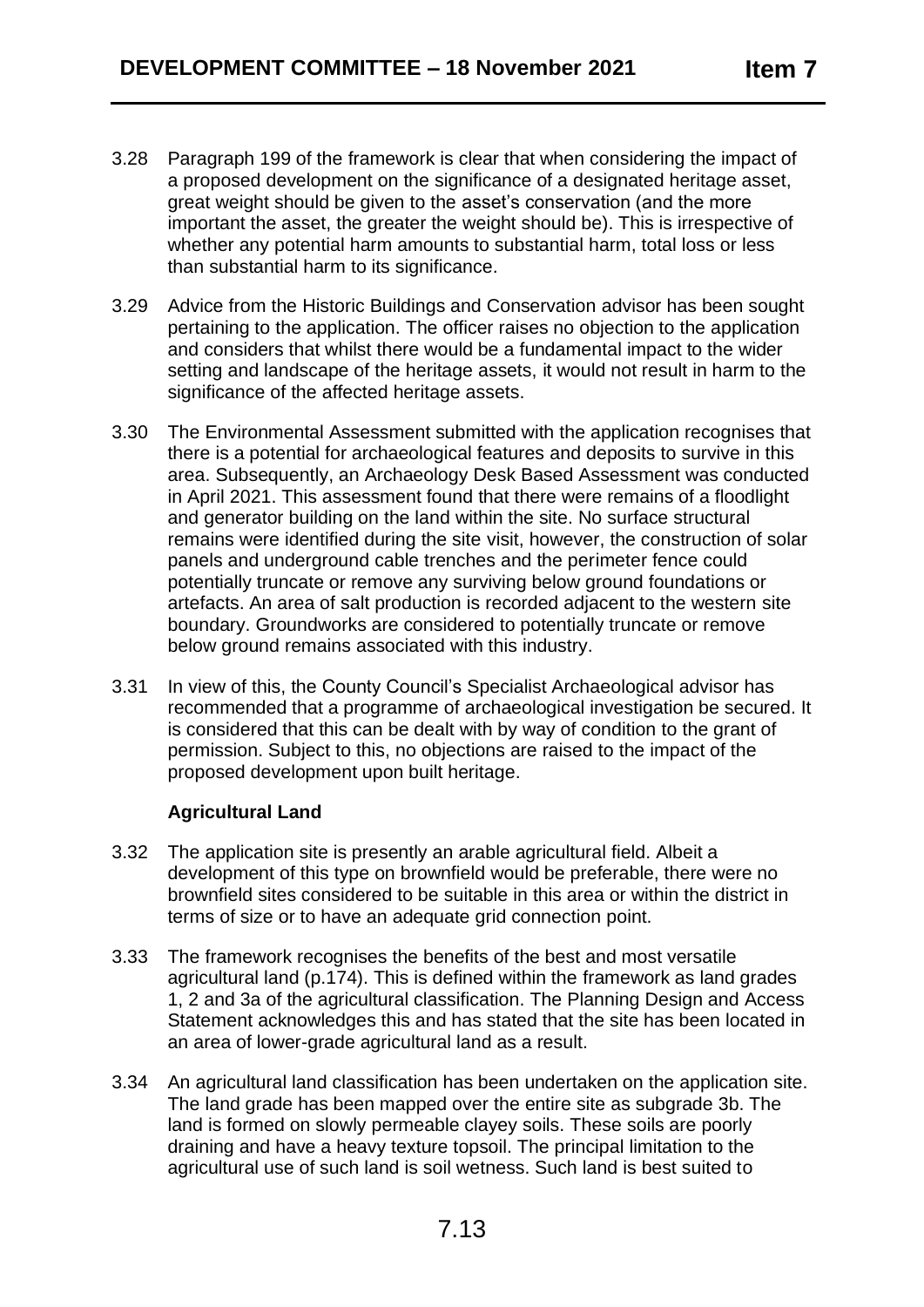cereals and oilseeds, for which moderate average yields can be achieved, or grass. There is therefore a limitation of the geology to which it can be used for agricultural purposes.

- 3.35 The Planning Design and Access Statement also notes that the landowner of the site wishes to benefit from the sustainable source of financial income which would allow them to further improve their agricultural operations within the district. Drawing no. 1596-0200-60 Issue 01 demonstrates the extent of the landowners ownership. The development would therefore allow for the landowner to improve the agricultural operations of the surrounding fields. The applicant considers the development to be a form of economic diversification for the landowner.
- 3.36 Land of poor quality should be used in preference. It is considered that the application has identified an area of a poor agricultural grade which can connect to the national grid.

#### **Biodiversity**

- 3.37 Policy DM26 of the Development Management Plan states that existing landscape features such as ponds, hedgerows and tree belts have a vital role to play both in supporting local biodiversity and contributing to the quality and appearance of the local environment. These local landscape features may not have protection offered by national and international nature conservation designations as set out in Policy ENV1 of the Core Strategy, but merit protection through the planning process.
- 3.38 Policy DM26 states that when considering proposals for development, it must be shown that consideration has been given to the landscape character of the area. The Council will protect the following landscape features when considering proposals, where they are of importance for fauna and flora, from loss or damage:
	- (i) Hedgerows;
	- (ii) Semi-natural grasslands;
	- (iii) Marshes;
	- (iv) Watercourses;
	- (v) Reservoirs;
	- (vi) Lakes;
	- (vii) Ponds; and
	- (viii) Networks or patterns of other locally important habitats.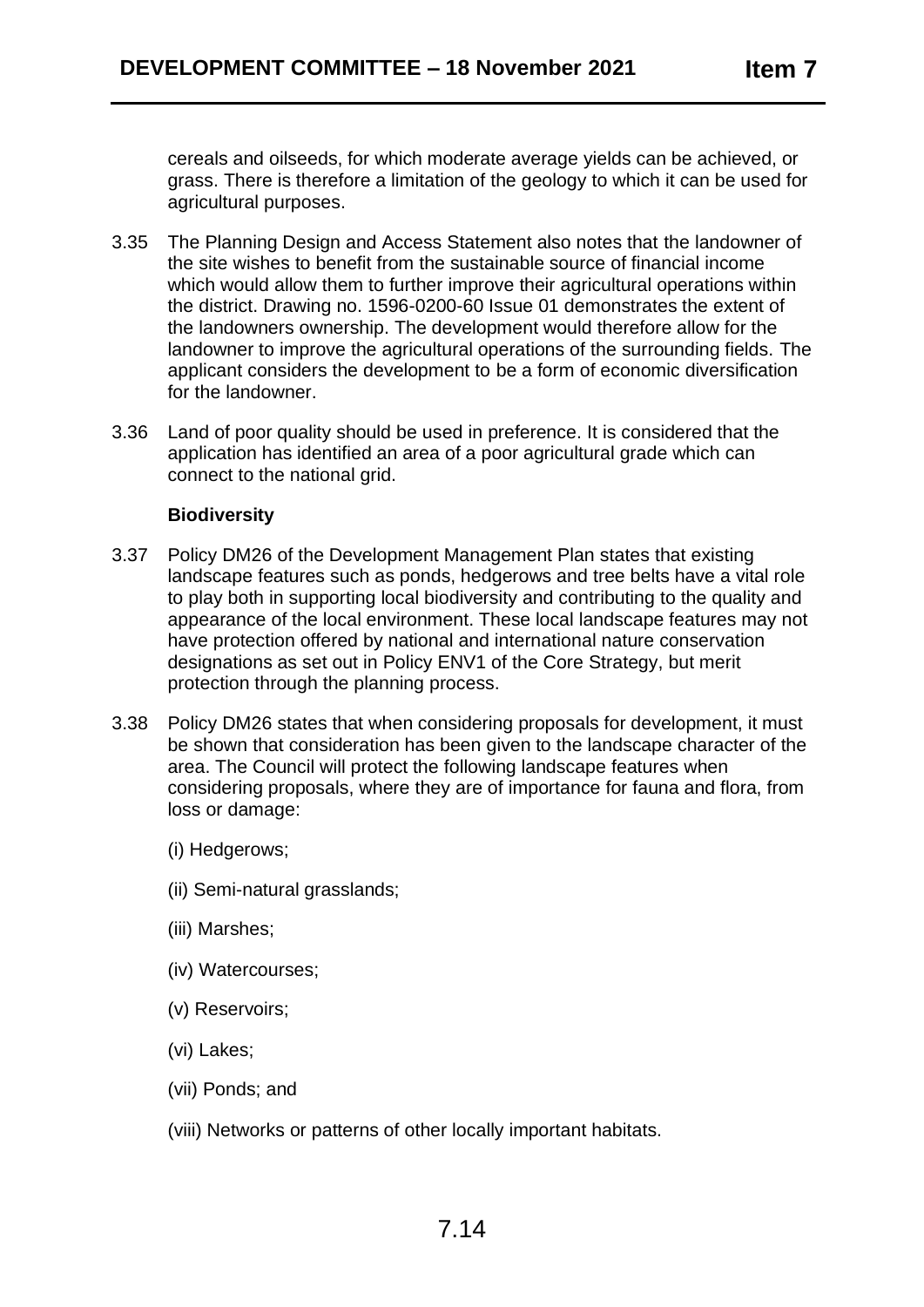- 3.39 Development which would adversely affect, directly or indirectly, the landscape features listed above will only be permitted if it can be proven that the reasons for the development outweigh the need to retain the feature and that mitigating measures can be provided, which would reinstate the nature conservation value of the features.
- 3.40 Where a particular landscape feature is of ecological or landscape importance and should be retained, planning permission will be conditioned to ensure the retention and continued maintenance/management, where appropriate, of this landscape feature. On-site environmental enhancements including opportunities to create/enhance/restore habitats will also be sought. Conditions will be attached to planning permissions to encourage the proper management of these important landscape features, where appropriate.
- 3.41 The habitats identified within the Extended Phase 1 Habitat Survey include arable, ditch, scattered scrub, scattered trees, species poor hedgerows, standing water and tall ruderal.
- 3.42 Though the proposed solar farm would lead to the loss of some arable land, it would result in a gain of habitats that include species-rich meadow and woodland. It would also seek to retain existing habitats which include mixed scrub, tall ruderal, semi-improved grassland, arable margins, ditches and a pond.
- 3.43 Of the linear habitats some 10m of hedgerow would be removed to facilitate the site access to the battery storage facility. The EIA has identified that there would be a significant negative effect at local level as a result. The remaining linear habitats comprising tree lines and native hedgerows would be retained. However, the EIA has identified that there is potential for the construction period to damage roots of mature trees. Limited details have been provided with regard to the value of tree and hedgerow features. As such, if members are minded to approve the application, a condition requiring additional details relating to the construction phase is recommended in line with the EIA and comments received from the Council's Arboricultural officer.
- 3.44 The development includes 3.35km ( 2.08miles) of linear features including tree lines, native-species rich hedgerows associated with a ditch and native species rich hedgerows with trees associated with a ditch.
- 3.45 The proposed development would result in a 50.54% biodiversity net gain in area habitats and a 58.92% net biodiversity linear gain. This would be a result of the retention of existing habitat and introduction of grassland habitat of a higher ecological value, in the form of meadow grassland and linear habitat. The management of this can be enforced by way of a condition to the grant of consent.

## **Ecology**

On Siite Considerations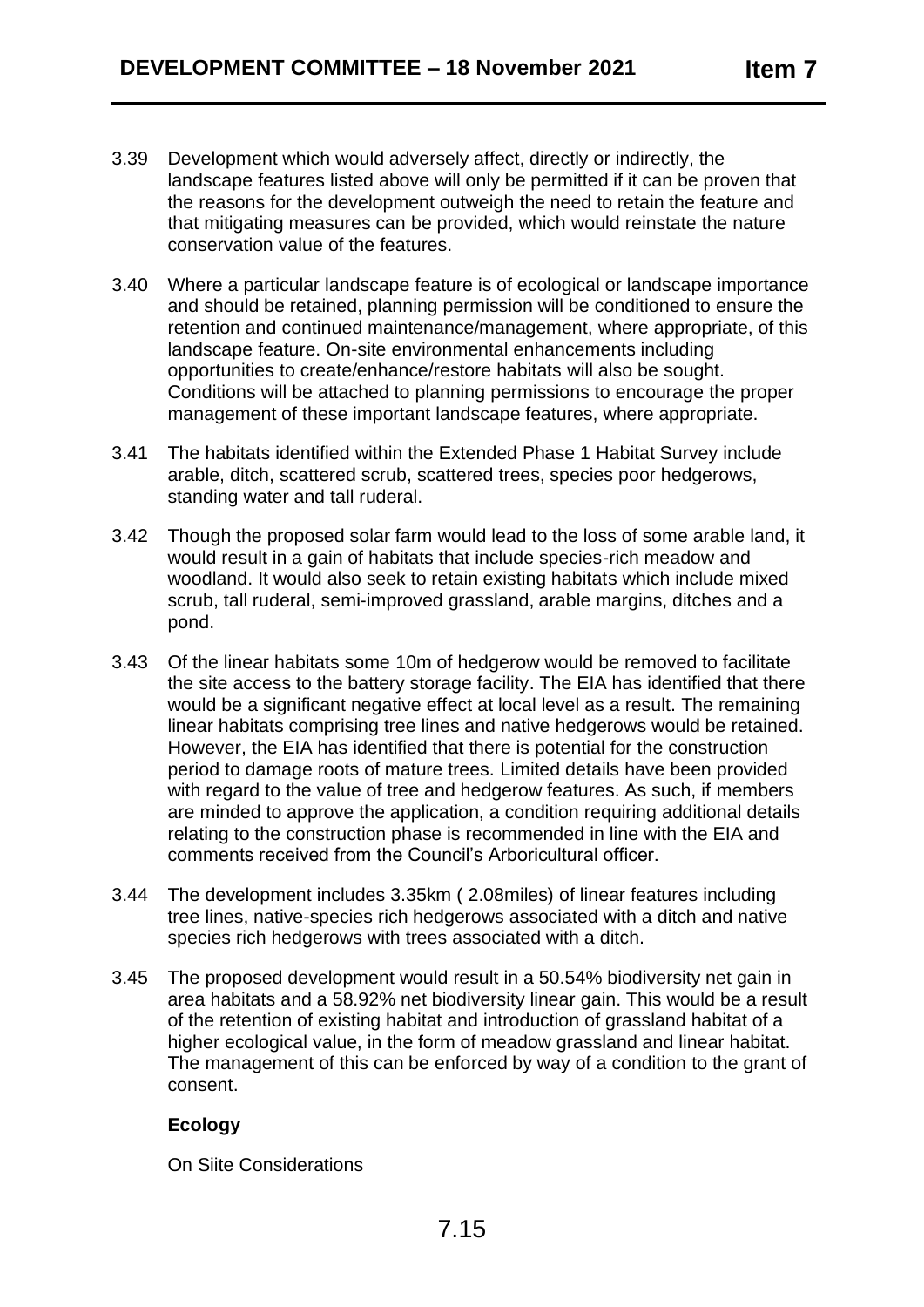- 3.46 A preliminary ecological appraisal has been submitted with the application. A phase 1 habitat survey was conducted in July 2019. This was extended to include notes on fauna and habitats which could potentially support protected species.
- 3.47 The pond at the western boundary was observed as a suitable habitat for great crested newts. The standing water and tall ruderal habitats would provide shelter and connectivity for the species. There was one record of a great crested newt within the last ten years within 2km of the site by the Essex Wildlife Trust (EWT) and two records of them within the last ten years by Essex Field Club (EFC). The survey recommends that the pond to the west of the site is surveyed for newts prior to any works. Appropriate mitigation can then be established. In addition, the survey recommends that the pond and area around the pond is improved for its biodiversity value. This should be incorporated into a site management plan. The EIA has identified that negative significant effects could result from the increase of surface water from vehicular traffic during the construction phase. This could lead to pollution of the water, detrimental to great crested newts. The EIA recommends that pollution prevention guidance is followed and geotextile matting is installed along the vehicle access areas across the site for vehicles to drive on, reducing the risk of water run-off. Natural England have supported this mitigation and advised that it should be secured as part of the permission. Additionally, the EIA recommends that the construction phase should be undertaken during the great crested newts hibernating season (15<sup>th</sup> October – 15<sup>th</sup> March) with a non-licenced method statement and ecological supervision for works. If works cannot be carried out within this timeframe, then a European Protected Species Mitigation Licence would be required.
- 3.48 The EFC provides one record of a badger within the site radius within the last ten years. The closest recording of the badger was 1.5km from the centre point of the site. However, no evidence was recorded during the Extended Phase 1 Habitat Survey of badgers within the site. Whilst the site would be suitable for badgers to commute through to access more favourable habitats, no mitigation has been proposed. The submitted EIA states that the proposed development would improve the site for badgers as there would be more grassland present. The EIA recommends that the solar panel installation avoids the active badger sett from its 20m buffer. If this cannot be achieved, then the badger sett must be closed by ecologists ensuring no badgers are present in the sett prior to any excavation/piling within the 20m buffer of the badger sett. This would require a licence from Natural England. Any excavations should be closed at night to prevent badgers from entering them or an access ramp provided to allow escape.
- 3.49 EWT recorded 20 records of bats within 2km of the site with four species observed. EFC provided over 50 records of bats over the site with the same species as EWT, the closest recording being within 1.5km from the centre point of the site. The site was considered suitable for supporting foraging and commuting bat species due to its hedgerows, trees and open nature. A mature oak at the west of the site contained a low potential roost feature, but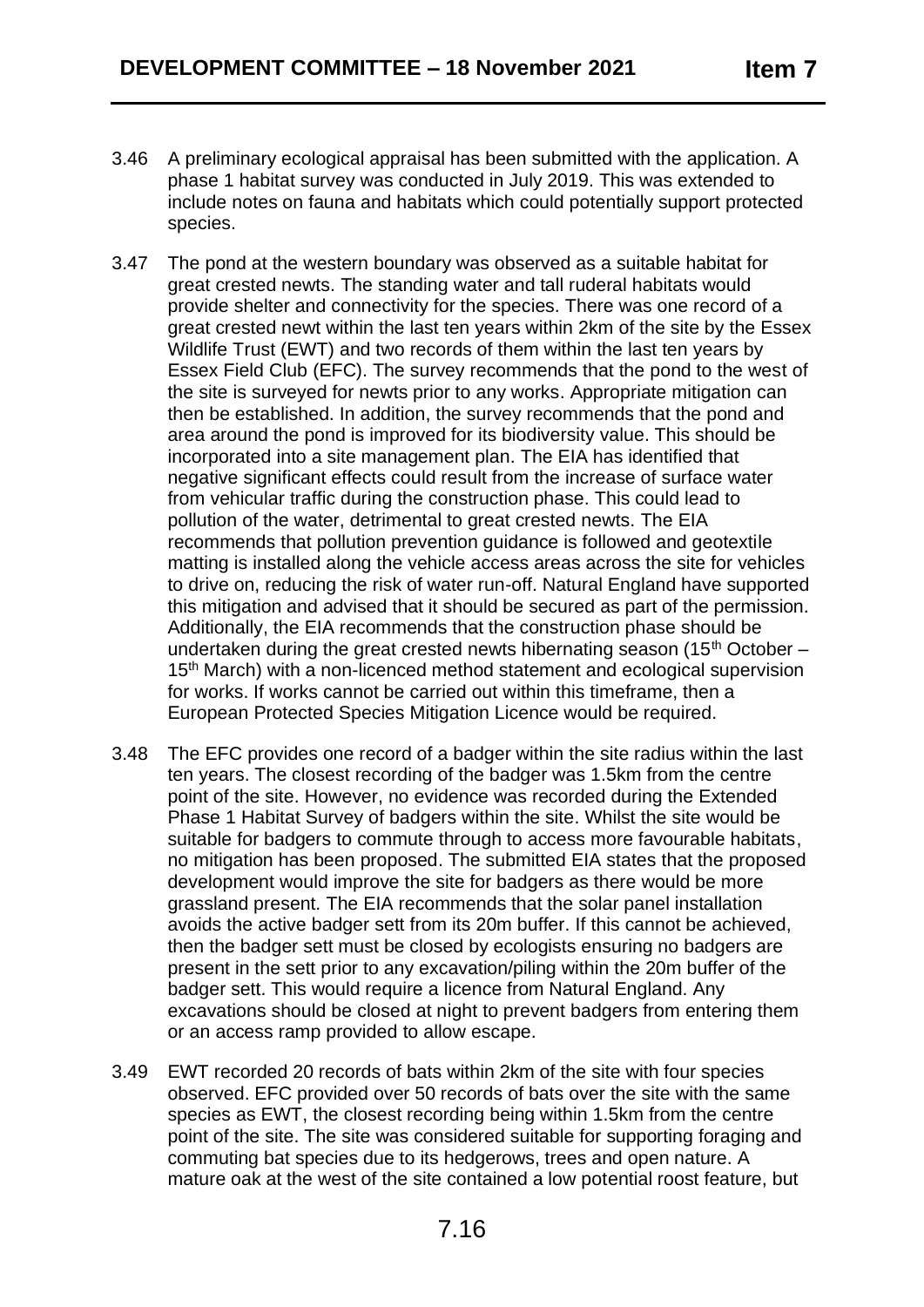this is outside the current application site. As the development does not impact upon the foraging and commuting of bats, the Preliminary Ecological Appraisal does not recommend a survey. In addition, as there are records from EWT and EFC of bats in the area, the appraisal recommends that any external artificial lighting proposed should be designed to avoid lighting that would negatively impact bats. No lighting has been proposed at present and therefore details of any future lighting should be agreed prior to installation by the Council. To achieve a biodiversity net gain it has been recommended that eight bat boxes are installed on the mature trees along the site boundaries. This would be conditioned by way of the biodiversity management plan.

- 3.50 The appraisal details by EWT and EFC provide records of Wildlife and Countryside Act 1982 Schedule 1 species within 2km. The habitats on site have the potential to support common and widespread bird species. Ground nesting bird habitats were also present on the arable, tall ruderal and marginal vegetation habitats. The arable grass species that cover the majority of the site also has potential to support ground nesting bird species. The appraisal states that any works or disturbance to vegetation and arable land should take place outside of breeding bird season. Where this is not possible a nesting bird and ground nesting bird check should be carried out by an ecologist a maximum of 48 hours prior to the development. Ten bird boxes are recommended to be placed on mature trees and a wildflower meadow created and an increase of tall ruderal marginal vegetation has been recommended.
- 3.51 In addition, a wintering bird survey was carried out between October 2019 and March 2020. A total of 17 species were recorded. None of the species for which the Crouch and Roach estuary were designated were found to be present. The survey concludes that the development would be unlikely to have a negative impact on wintering birds associated with the Crouch and Roach estuary. In spite of this, Natural England advises that several of the birds seen are main component species making up features of the Special Protection Area (SPA). Natural England consider the application site would be used as functionally linked land to the SPA and have consequently recommended mitigation for habitat improvements and creation. A management plan to ensure suitable habitat enhancement and creation on the adjoining fields to the solar farm for use by birds associated with the SSSI, SPA and Ramsar sites is considered appropriate mitigation. Officers consider that this can be dealt with by way of condition if members are minded to approve the application.
- 3.52 There have been 3 records of reptiles (grass snake, adder and common lizard) provided by ETW within the last ten years. The EFC recorded ten records which included the same species as recorded by ETW in addition to slow worms. The closest recording of reptiles was a slow worm 0.7km from the centre point of the site. The tall ruderal vegetation and semi-improved grassland on the site is suitable habitat for reptiles. Mitigation would be required if tall ruderal habitats or semi-improved grassland is cleared. The appraisal recommends that to compensate for potential loss of habitat, six log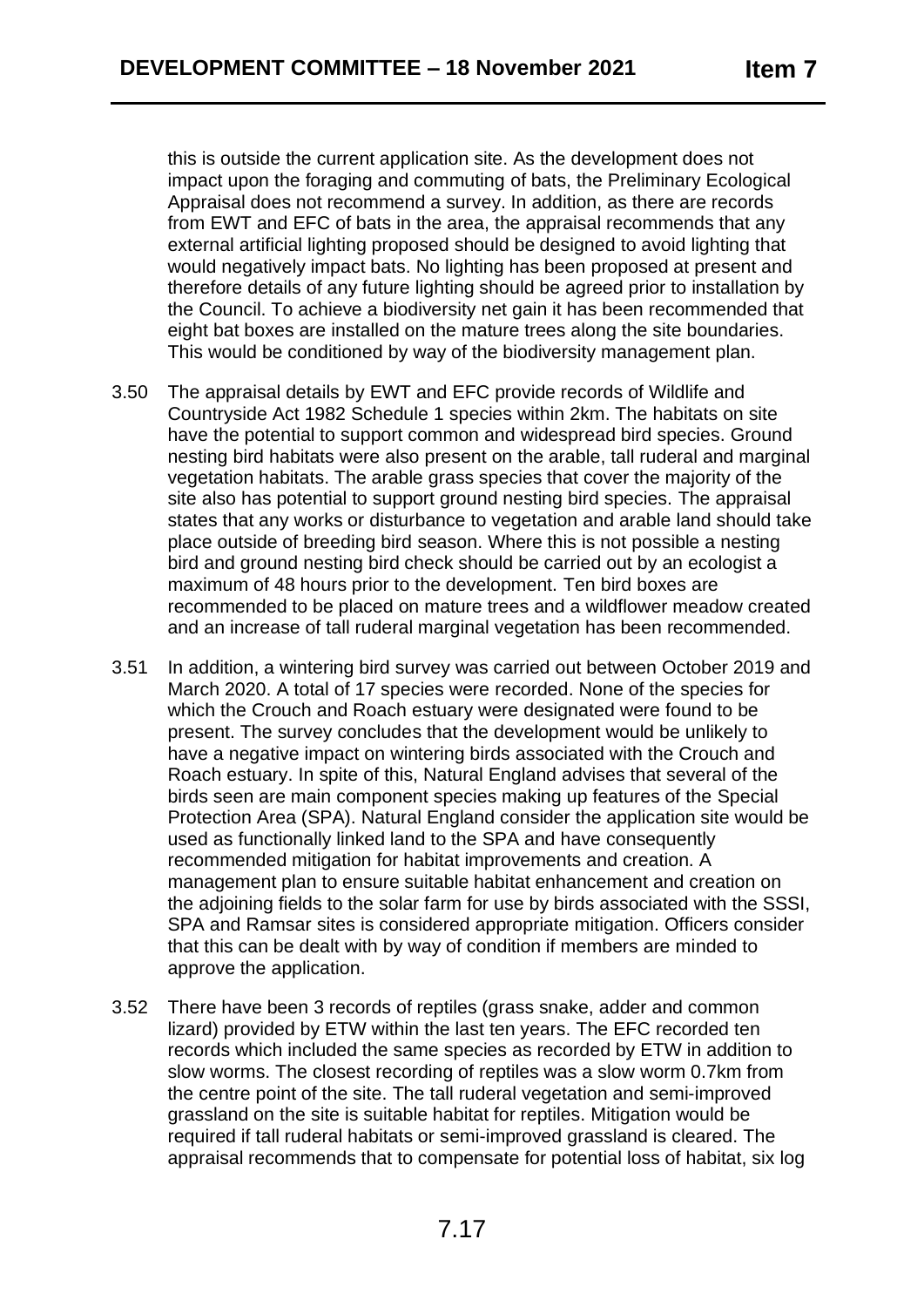piles should be created and placed evenly across the site. This can be enforced by way of condition.

- 3.53 The drain located north of the northern site boundary has the potential to contain water vole populations. Whilst EWT and EFC hold no records of the species within the last ten years in a 2km radius of the site, this does not confirm their absence. As such, ADAS carried out a water vole survey of the field drain. In September 2019, no evidence of water voles were recorded. A further survey was conducted in April 2020 which concluded that the presence of water voles was unlikely. No mitigation is therefore required.
- 3.54 The EIA concludes that the mitigation and habitat planting proposed would be a significant positive effect on the ecological receptors. It is considered that where harm would arise, appropriate mitigation is possible.

#### Off Site Considerations

- 3.55 The application site is 350m from the Crouch and Roach Estuaries which are designated as a Site of Specifical Scientifical Interest (SSSI), Special Protection Area (SPA) and Ramsar site. It also forms part of the Essex Estuaries Special Area of Conservation and Blackwater, Crouch, Roach and Colne Estuaries Marine Coastal Zone.
- 3.56 An Ecological Impact Assessment published by ADAS dated April 2021 has accompanied the application. The report identifies the existing habitats at the site and beyond including arable farmland with hedgerows and ditches. The assessment identifies the main impact of the development would be in relation to great crested newts, badgers, reptiles and nesting birds. The submitted ecology report includes the results of a Phase 1 and Extended Phase 1 Habitat Survey. These results are discussed above.
- 3.57 The NPPF, policy ENV1 and policy DM27 require that effects on biodiversity are considered in the determination of planning applications. The NPPF requires that distinctions should be made between the hierarchy of international, national, and locally designated sites, so that protection is commensurate with status and that appropriate weight is attached to their importance and the contribution that they make to wider ecological networks.
- 3.58 In addition, The Conservation of Habitat and Species Regulations 2017 (Habitat Regulations) requires the Local Planning Authority as a 'competent authority' in the exercising of its planning function to undertake a formal assessment of the implications of development proposals before granting consent for any development which is likely to have a significant effect on a European site (either alone or in combination with other development).
- 3.59 The formal assessment is known as a 'Habitat Regulations Assessment (HRA)' which has several distinct phases. The first is a formal 'screening' for any likely significant effects. Where these effects cannot be excluded, assessment in more detail through an 'appropriate assessment' is required to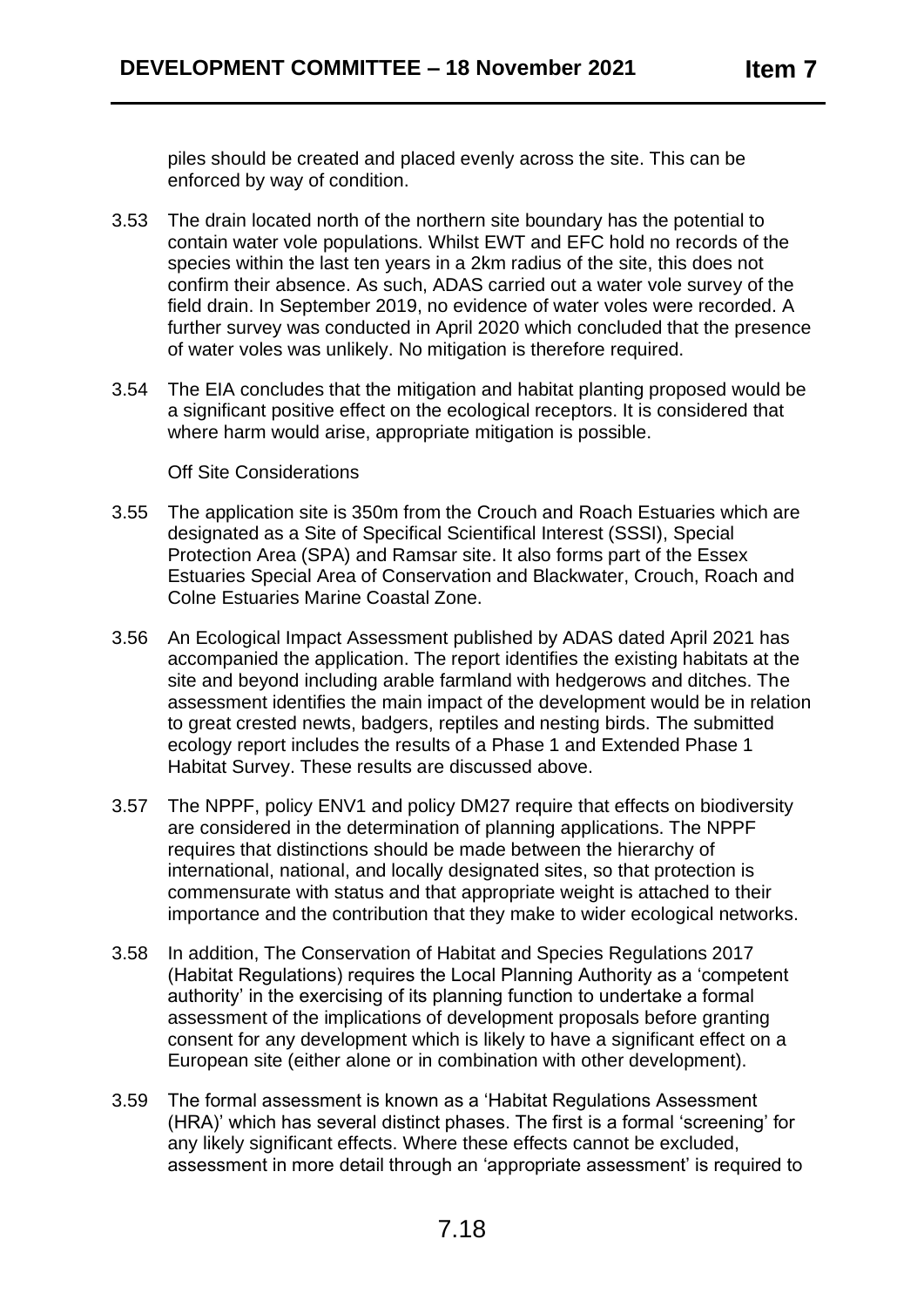ascertain that an adverse effect on the integrity of the site can be ruled out. Where such adverse effects on the site cannot be ruled out, appropriate mitigation must be secured.

- 3.60 A Local Planning Authority may only agree to grant planning permission after having ascertained that the development will not adversely affect the integrity of the European site; this can include consideration of proposed mitigation secured. The Local Planning Authority is required by law to have regard to guidance provided by Natural England.
- 3.61 The closest European designated sites are found along the District's coast, which consist of the Crouch and Roach Estuaries (Mid-Essex Coast Phase 3 (SPA) (Ramsar) (SSSI) and the Essex Estuaries special Areas of Conservation (SAC).
- 3.62 Local planning authorities have a duty to consult Natural England before granting planning permission on any development that is in or likely to affect a SSSI, according to criteria for consultation as set out by Natural England. The site is within a Zone of Influence where the scale/location of development is such that Natural England should be consulted.
- 3.63 In response to the consultation, Natural England has highlighted that it considers that the proposed development could generate significant impact on one or more European designated sites along the coast resulting from increased recreational activity.
- 3.64 It is the Council's responsibility to undertake an 'appropriate assessment', as required by the Habitat Regulations.
- 3.65 The current proposal has been considered in respect of the Habitat Regulations, taking account of advice submitted by Natural England and the Essex Coast Recreational disturbance Avoidance and Mitigation Strategy (RAMS) developed by Essex County Council which seeks to address impacts (including cumulative impacts) arising from increased recreational activity. The RAMS Supplementary Planning Document (SPD) was adopted by Rochford District Council on the 20th October 2020. Advice from Natural England in August 2018 has been followed and the HRA record template completed.
- 3.66 The conclusion of the HRA is that the appropriate assessment is not required. Therefore, Natural England have been consulted on the application and have advised that subject to securing appropriate mitigation by way of a management plan for birds, the proposed development would not likely result in significant adverse effects on the integrity of the European site along the Essex coastline. Officers are satisfied that this can be dealt with by a condition if members were minded to approve the application.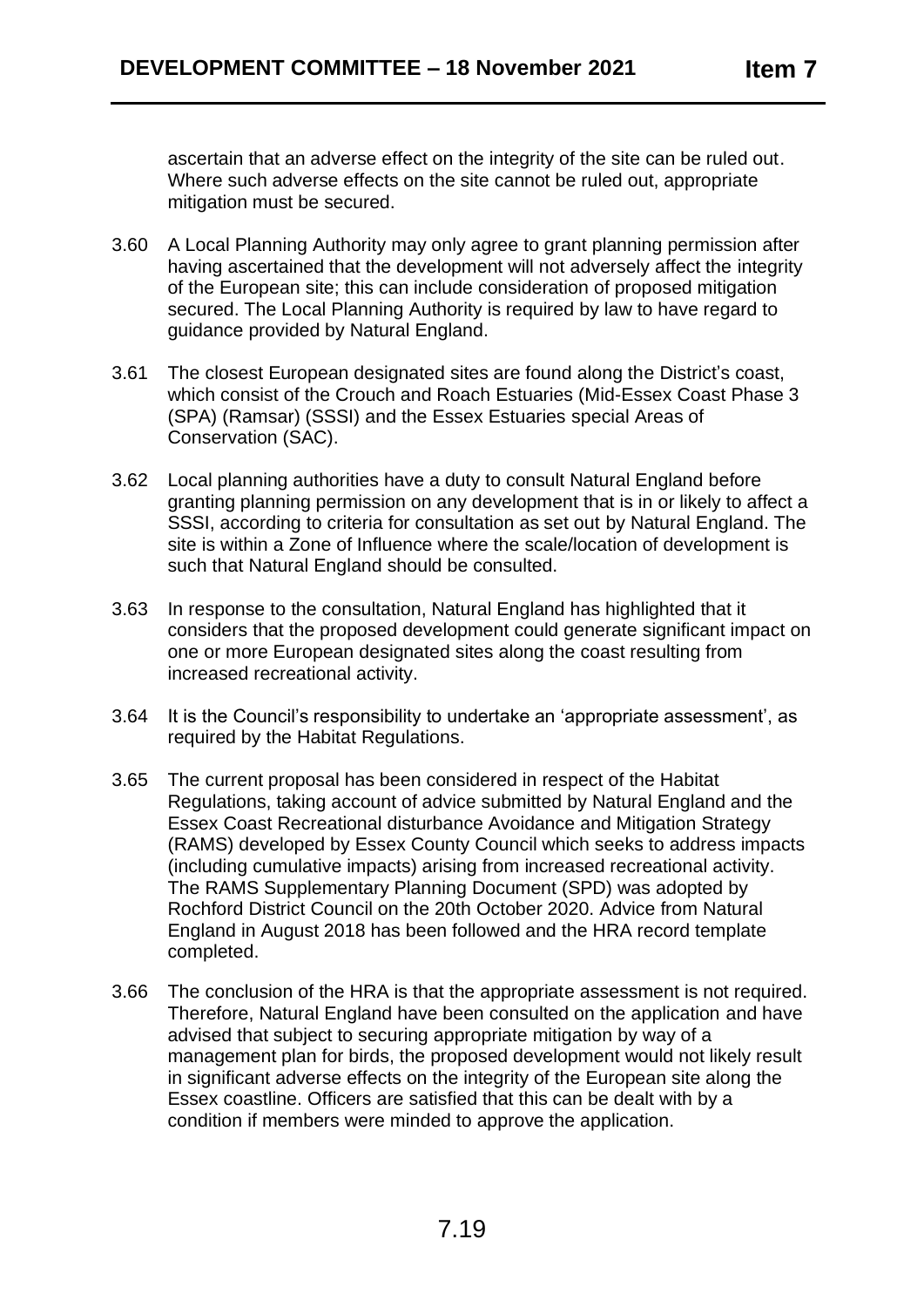### **Flood Risk**

3.67 Paragraph 152 of the framework outlines that the planning system should support the transition to a low carbon future in a changing climate, taking full account of flood risk and costal change. It should help to support renewable and low carbon energy and associated infrastructure.

Sequential and Exceptions Test

- 3.68 Paragraph 161 of the framework outlines that all plans should apply a sequential approach. Taking into account all sources of flood risk and the current and future impacts of climate change so as to avoid, where possible, flood risk to people and property. The aim of the sequential test is to steer new development to areas with the lowest risk of flooding from any source (para. 162). Development should not be permitted if there are reasonably available sites in areas with a lower risk of flooding. If this is not possible, the exception test may be applied (para. 163).
- 3.69 Table 2 of the Planning Policy Guidance (PPG) outlines that development for utility infrastructure which has to be located in a flood risk area for operational reasons is considered as essential infrastructure. Table 3 of the PPG illustrates that development for essential infrastructure within flood zone 3a is required to pass the exception test. The application site is partially located within flood zone 3a.
- 3.70 The Flood Risk Assessment ((FRA) accompanying the application outlines that given the requirement for the electrical equipment to be sited within close proximity to the associated Distribution Network Operator's (DNO) substation, there are no appropriate locations within flood zones 1 or 2 for suitable development. As stated within the Planning Design and Access Statement, a review of the local area was undertaken to compare potential locations for development. This has to consider grid connectivity, land area and sunlight. Following this assessment, it is considered that there are no alternative suitable grid connections which could serve the generation output of 49.99MW. It is considered that the applicant has been able to adequately justify that the development could not be located within an area which is wholly outside of flood zone 3.
- 3.71 The application is additionally required to pass the exceptions test. To pass the exception test it should be demonstrated that:
	- a) the development would provide wider sustainability benefits to the community that outweigh the flood risk; and
	- b) the development will be safe for its lifetime taking account of the vulnerability of its users, without increasing flood risk elsewhere and where possible, will reduce flood risk overall.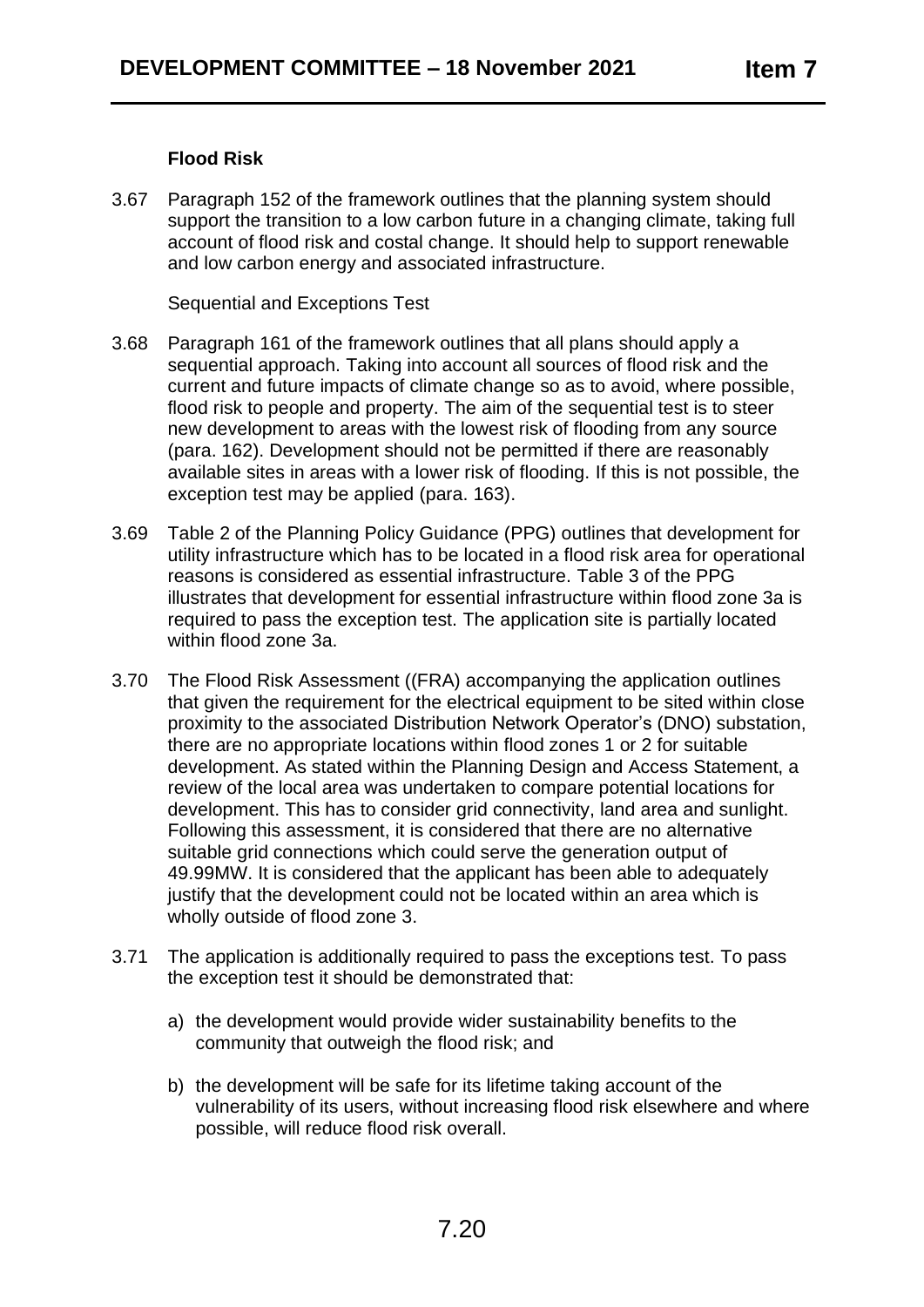- 3.72 The FRA considers that the development would satisfy part (a) given that it would increase employment during the construction of the development and in respect of the provision of maintenance services to the application site of the benefit to the local economy. It is likely that this would be outsourced to a private company which would not necessarily be located within the district. It is therefore not agreed that the development would satisfy part (a) on this ground. However, the development would support the development of renewable energy within the district and would provide grid support to the local area through a sustainable source. The solar park would have an export capacity of up to 49.99MW for distribution to the national grid which is equivalent to the annual electrical needs of approximately 12,500 family homes per year. This would save approximately 11,072 tonnes  $CO<sub>2</sub>e$ , equivalent to removing 5841 cars from the road each year. The creation of renewable energy and the wider benefits that it would bring to the community, would outweigh the harm arising from the siting of the development partly in an area of flood risk.
- 3.73 The FRA also considers that the development would satisfy part (b) by being designed to remain operational during times of flooding or be able to be remotely shut down and re-started following such an event. The site has been designed to be operated on an unmanned basis and as such there would be no staff on-site and an emergency evacuation not required. The flood risk would not be increased elsewhere as the impermeable area would be negligible in size, as confirmed by the EIA. Furthermore, on-site drainage would be managed to ensure there is no increase in flood risk from increased surface water runoff from the site. On this basis, the proposal passes the exception test required.

Fluvial Flood Risk Mitigation

- 3.74 In line with paragraph 167 of the framework, as the application site is partially located within flood zone 3a, a site-specific flood risk assessment has been submitted with the application. The site is afforded protection from flooding by the embankments fronting the River Crouch to the north of the site. Should these defences operate as intended then the site would remain protected from flooding up to the 1 in 1000 year event. Overtopping of the defences may occur during the 1 in 20 year event when climate change is added. The flood level has been estimated to be 2.53m Above Ordnance Datum (AOD) and 4.01m AOD during the 1 in 200 year (including climate change) event on the site. The EA have been consulted on the application and raise no objection, subject to the Council's assessment of the development.
- 3.75 Paragraph 167 of the framework outlines that development should only be allowed in areas of flood risk where:
	- a) within the site, the most vulnerable development is located in areas of lowest flood risk, unless there are overriding reasons to prefer a different location;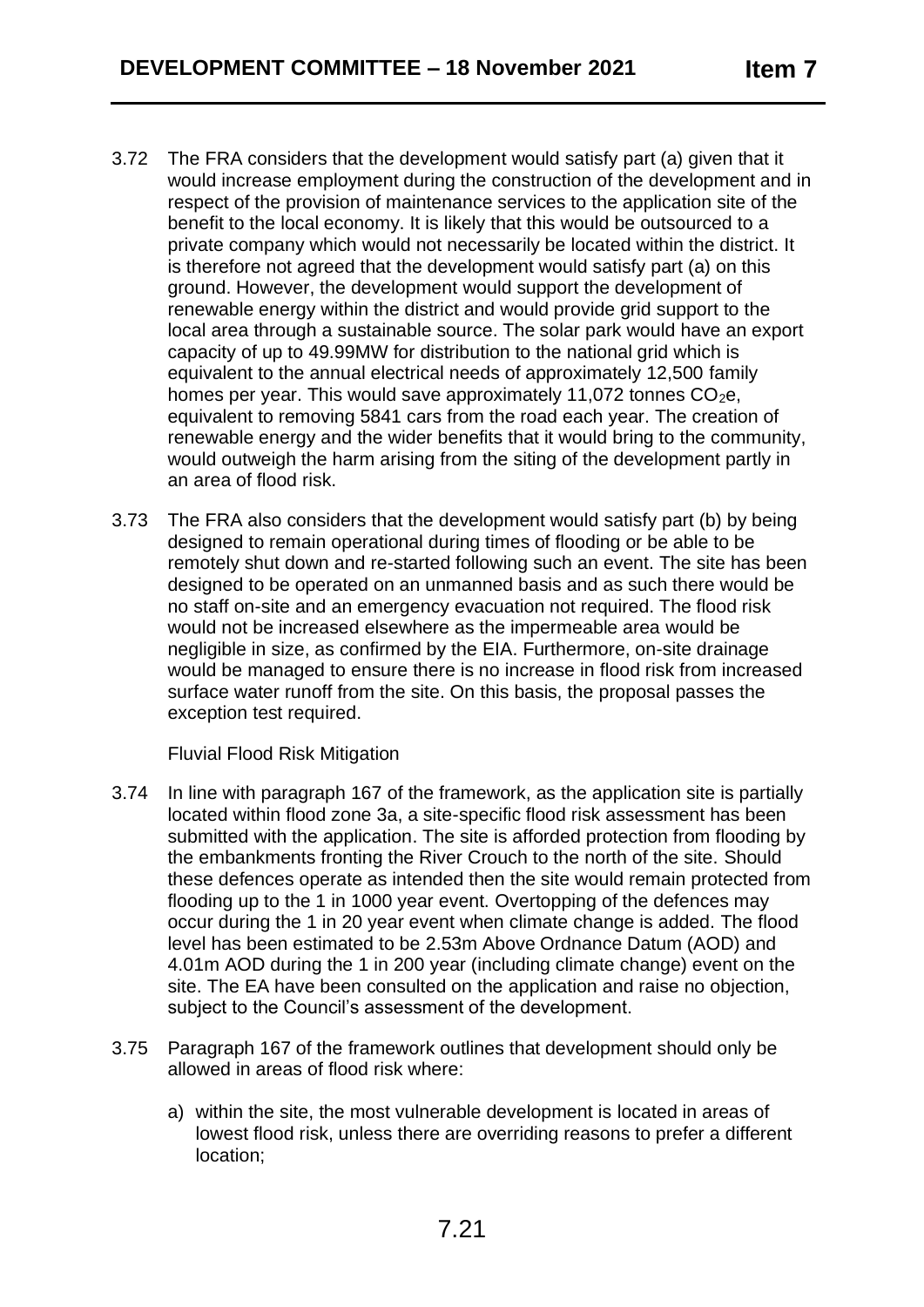- b) the development is appropriately flood resistant and resilient such that, in the event of a flood, it could be quickly brought back into use without significant refurbishment;
- c) it incorporates sustainable drainage systems, unless there is clear evidence that this would be inappropriate;
- d) any residual risk can be safely managed; and
- e) safe access and escape routes are included where appropriate, as part of an agreed emergency plan.
- 3.76 With regard to part (a), the development is considered essential. No part of the scheme is considered to be classified as vulnerable, as per Table 2 of the PPG.
- 3.77 With regard to part (b), the FRA has calculated that the level of the sensitive electrical equipment would need to be above the 1 in 200 year climate change event. Some solar panels would be located within areas at risk of fluvial flooding. As such, the scheme has raised those solar panels within flood zone 3 as depicted by drawing no. 1596-0201-28 issue 04. Nonetheless, the solar panels which are waterproof are the only part of the scheme located within an area of flood risk and therefore the scheme is appropriately flood resilient and resistant. In the consultation response from the EA they have stated that the applicant may wish to provide a breach assessment for the development in relation to the sea wall. However, given the flood resilience of the scheme in the event of a flood, this is not considered necessary.
- 3.78 Part (c) will be addressed later in the report. The requirement of parts (d) and (e) are met by the proposed scheme as the site would be mostly unmanned. As the site is covered by EA Flood Warning systems, access to the site could be avoided during times of flood warnings. In the event of flooding, safe egress would still be available from the south of the site and away from the source of fluvial flooding. Whilst when in operation part (d) and (e) would be satisfied during the construction phase, a flood response plan would be required to ensure the safety of construction workers during this phase. This could be achieved by way of a condition to the grant of permission.

#### Surface Water Drainage

3.79 The EA's surface water flood map shows multiple surface water flow paths of low-high flood risk, typically following the on-site watercourses and field boundaries. The proposed development would not restrict these flow paths and would not exacerbate the issue on or off site. The EA surface water depth map illustrates the likely depths during the 100-year rainfall event to be a maximum of 900mm with most of the other areas less than 300mm in depth. It is considered by the FRA that these depths are unlikely to impact on the operation of the site. However, if unmitigated the development is likely to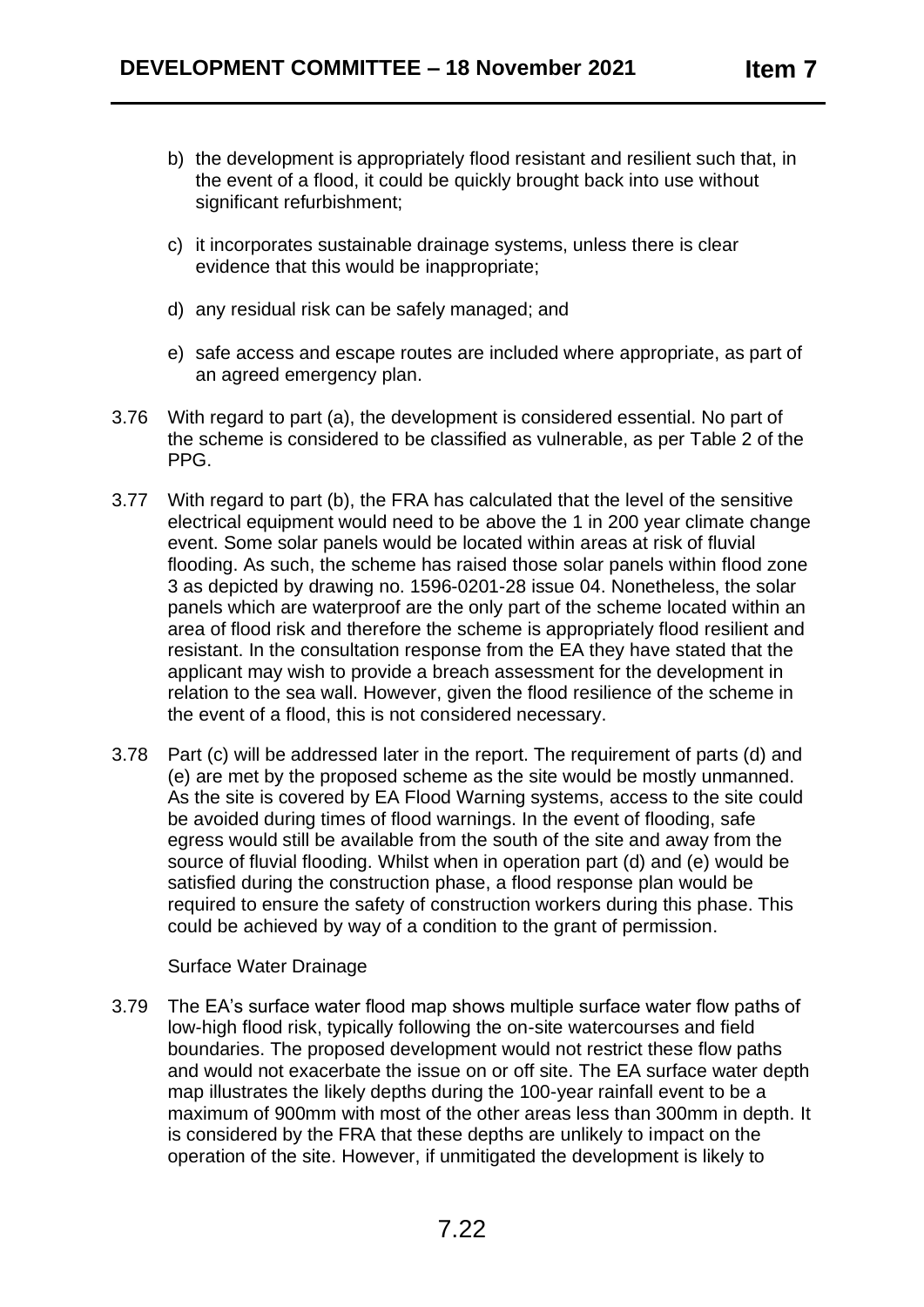generate significant quantities of on-site surface water runoff which needs to be controlled to prevent surface water flooding elsewhere.

3.80 Paragraph 169 of the framework outlines that major developments should incorporate sustainable drainage systems. In line with this, the FRA outlines that the scheme would incorporate a suitable surface water drainage system and would ensure that any runoff generated from the development would be controlled and managed in a suitable manner by way of installing soakaways for the transformer stations and switch rooms, in addition to providing and maintaining backfilled trenches/swale features for the solar panels. These features would intercept and attenuate runoff, promoting infiltration across the site. Further to this, the landscaping plan and bio-diversity net-gain report details the creation of 64.31ha of managed grassland. The Lead Local Flood Authority (LLFA)have been consulted on the application with regard to the sustainable drainage systems proposed. The LLFA raise no objection to the scheme.

### **Highways**

- 3.81 Access to the solar farm would be gained by the existing access to South Fambridge Hall. The track would travel to the west of South Fambridge Hall, to the north and then to the east to gain access to the solar panels. A new vehicle access would be constructed on Fambridge Road for the battery storage facility. The local Highway Authority have been consulted on the application and foresee no conflict with highway safety in relation to the proposed vehicle access subject to the layout and visibility splays being adhered to. As the main access track would use an existing private road, the Highway Authority raise no objection to this.
- 3.82 In addition, a construction management plan produced by RSK and dated April 2021 has been submitted with the application. The objectives of the plan are to reduce traffic congestion where possible by reducing the number of trips made during peak periods and to enhance highway safety through imposed vehicle and road user safety.
- 3.83 The construction of the solar farm would take approximately six months. It is approximated that the construction would result in 470 deliveries over a 16 week period. During the peak of deliveries this would average at 14 deliveries a day. However, in most weeks this would be expected to be considerably less. The site can provide ample space for large construction vehicles to turn on site. Therefore, ingress and egress vehicles can deliver and remove materials to and from the site in forward gear. There is also sufficient space for materials to be stored clear of the highway. A compound would be used during the construction period which would include office space, laydown areas, car parking for construction workers, parking and unloading areas for HGVs, waste storage facilities and welfare facilities. Adequate parking on-site would be provided and therefore no on-street parking would be required.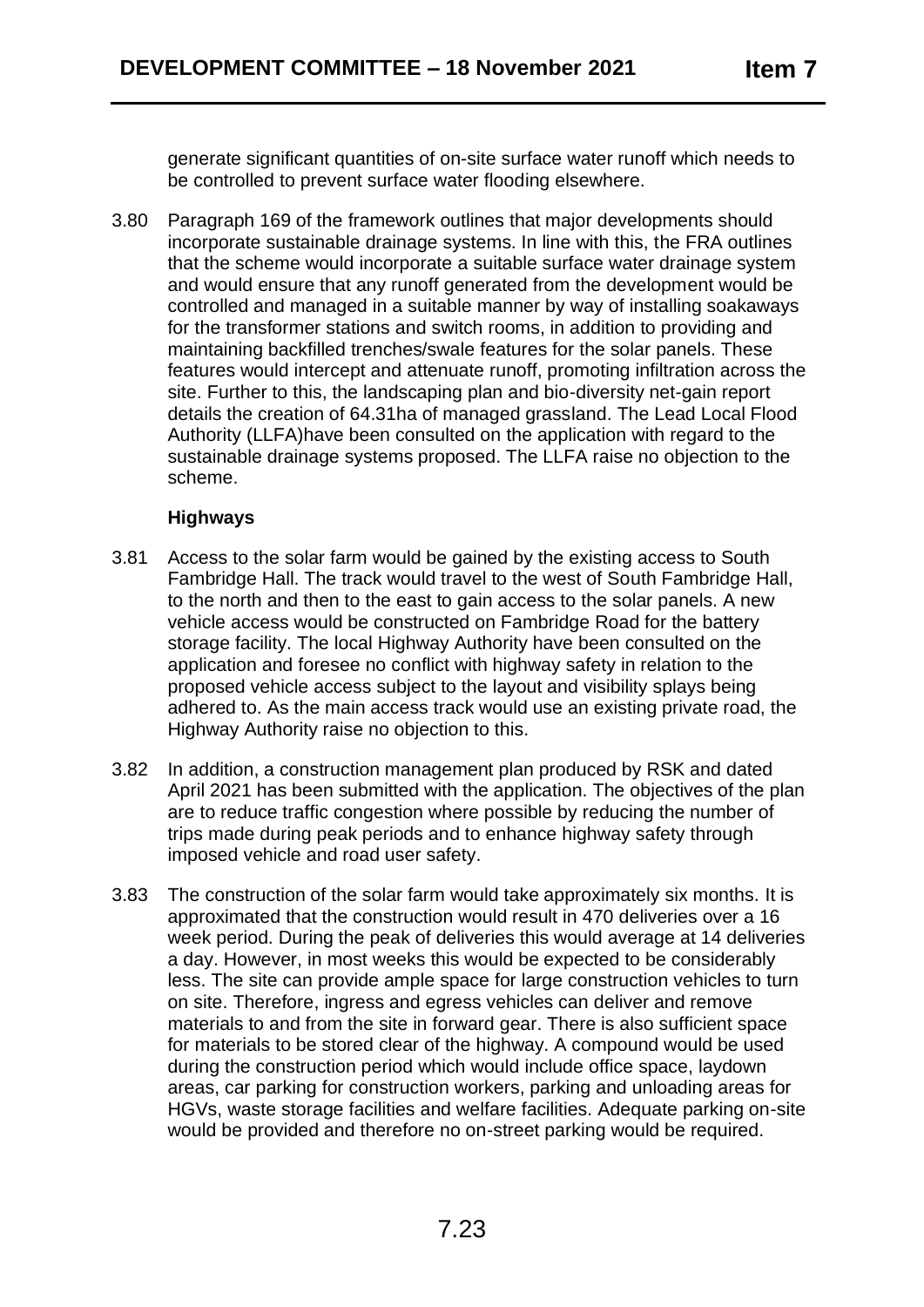3.84 The management plan outlines that construction vehicles would only be permitted to enter the site at fixed times:

0900-1445 and 1545-1900 weekdays during term time

0800-1300 Saturdays

0700-1900 weekdays during school holidays

No construction vehicle access on Sundays or on Bank Holidays

- 3.85 In addition, the management plan states that prior to construction works commencing, a highway photographic survey will take place to assess the condition of the local highway. Should any of the highway be damaged at the end of the construction works, the developer will repair the damages or fund the damages to be repaired. The developer would need to discuss any details of repair with the County highway authority.
- 3.86 The construction management plan details the preferred vehicular access route for construction traffic. The route is illustrated within Appendix B to the plan and includes originating from the A127 eastbound, turning right onto the B1013 and left onto Cherry Orchard Way, turning right onto Hall Road and left onto Ashingdon Road until the traffic reaches Fambridge Road. However, before the junction of Hall Road and Ashingdon Road includes a restriction for HGVs as well as limited rail bridge height. The Highway Authority have recommended that an alternative route is identified and agreed with the LPA. Officers consider that this can be dealt with by a condition attached to the planning consent requiring the route for larger vehicles to use Southend Road form The Bell public house junction.

#### **Residential amenity**

- 3.87 The nearest residential homes to the proposal are South Fambridge Hall and Hall Cottages which front Fambridge Road. The settlement of South Fambridge is located some 0.22km (0.13miles) from the application site.
- 3.88 Apart from the temporary construction activity, the solar farm would otherwise operate quietly. The impact upon residential amenity would therefore be visual. Ground floor rooms to homes would for the most part be screened by hedgerows and planting. The impact would therefore be limited to views from upper floor windows facing the site. Whilst there would no doubt be a change to the landscape surrounding the residential properties, impact would not be so great as to dominate the enjoyment of those rooms facing the application site. Furthermore, no neighbour comments have been received in relation to the development. It is therefore considered that overall, the development would not dominate or overshadow nearby dwellings to the detriment of residential amenity.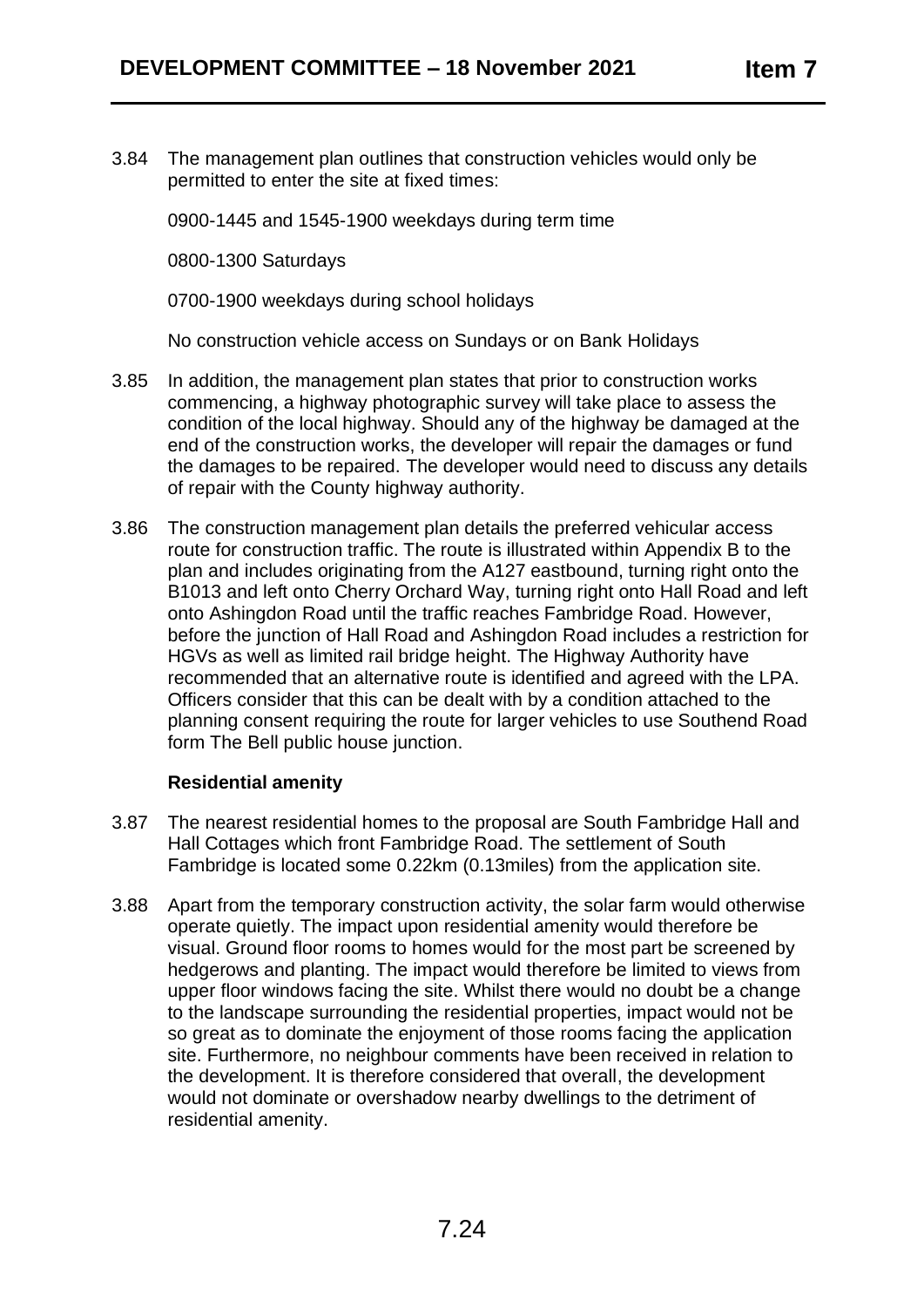## **4 CONSULTATIONS AND REPRESENTATIONS**

#### **Ashingdon Parish Council**

4.1 No objection.

#### **Anglian Water**

4.2 The Planning & Capacity Team provide comments on planning applications for major proposals of 10 dwellings or more, or if an industrial or commercial development, 500sqm or greater. However, if there are specific drainage issues you would like us to respond to, please contact us outlining the details.

#### **Essex County Council - Archaeology**

- 4.3 The draft Environmental Assessment which accompanies this application contains a chapter on the Historic Environment. This recognises that there is the potential for archaeological features and deposits to survive in this area. No objection. Recommended conditions:
	- 1. No development or preliminary groundworks of any kind shall take place until a programme of archaeological investigation has been secured in accordance with a written scheme of investigation which has been submitted by the applicant and approved in writing by the local planning authority.
	- 2. No development or preliminary groundworks of any kind shall take place until the completion of the programme of archaeological investigation identified in the WSI defined in 1 above.

## **Essex County Council – Highway Authority**

- 4.4 The proposal includes all construction traffic accessing the sites from Fambridge Road. A new vehicle access is included for the battery storage facility and the construction compound is on a private road, therefore:
- 4.5 From a highway and transportation perspective the impact of the proposal is acceptable to the Highway Authority subject to the following conditions:
	- 1. No development shall take place, including any ground works or demolition, until a Construction Management Plan has been submitted to, and approved in writing by, the local planning authority. The approved Plan shall be adhered to throughout the construction period. The Plan shall provide for:
		- i. Notwithstanding the submitted details, suitable construction vehicle routes for all construction vehicles, to be agreed with the Highway Authority. \*
		- ii. the parking of vehicles of site operatives and visitors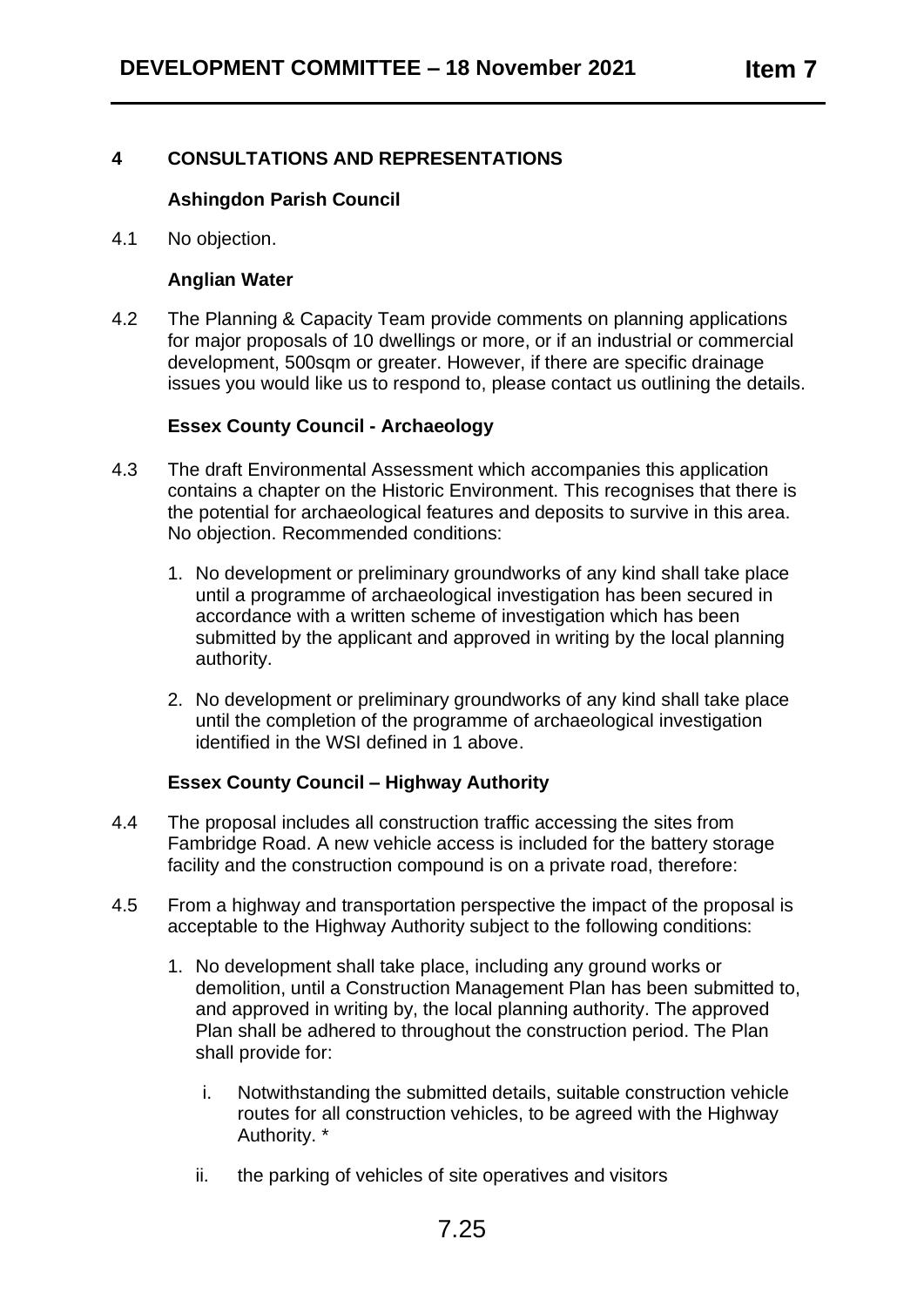- iii. loading and unloading of plant and materials
- iv. storage of plant and materials used in constructing the development
- v. wheel and underbody washing facilities
- vi. Before and after condition survey to identify defects to highway in the vicinity of the access to the site and where necessary ensure repairs are undertaken at the developer expense where caused by developer.

\*The applicant has submitted a Construction Traffic Management Plan, which contains details of proposed vehicle routing. The route identified in this plan includes restrictions for HGVs, the applicant should be advised that an alternative route shall be agreed in advance with the Local Planning Authority in consultation with the Highway Authority.

Reason: To ensure that the construction traffic is managed and to ensure that on-street parking of these vehicles in the adjoining streets does not occur and to ensure that loose materials and spoil are not brought out onto the highway in the interests of highway safety and Policy DM1.

2. Prior to first occupation of the development the proposed access for the battery facility shall be provided as shown in principle in the site plan 1596- 0201-20. The access shall be provided with a suitable vehicle crossing of the highway verge. Full layout details to be agreed with the Highway Authority.

Reason: To ensure that vehicles can enter and leave the highway in a controlled manner in the highway in the interests of highway safety in accordance with policy DM1.

3. No unbound material shall be used in the surface treatment of the vehicular access within 6 metres of the highway boundary.

Reason: To avoid displacement of loose material onto the highway in the interests of highway safety in accordance with policy DM1.

#### **Essex County Council – Historic Buildings and Conservation Advice**

4.6 No objection.

#### **Environment Agency**

4.7 No objection. Officers should consider a flood response plan for during the construction period.

## **Historic England**

4.8 No objection.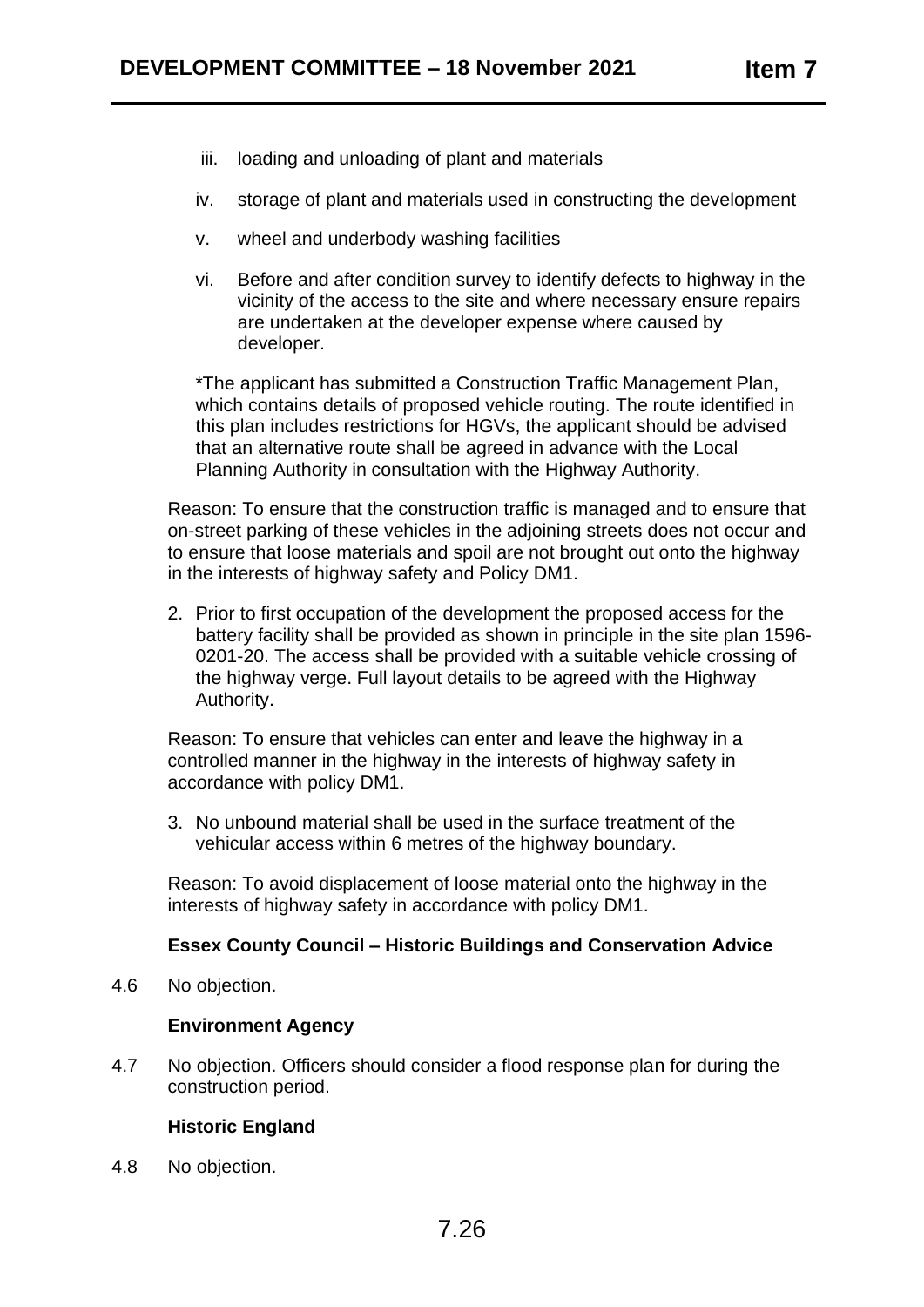## **Essex County Council Local Lead Flood Authority**

4.9 No objection.

#### **London Southend Airport**

4.10 No safeguarding objection.

#### **Natural England**

4.11 No objection, subject to a mitigation condition requiring a management plan.

## **Rochford District Council Arboricultural Officer**

4.12 Generally, the proposed solar panels are internal to the field boundaries and no tree or hedgerow appears to require removal to facilitate construction. It is likely that indirect damage may be caused with access, delivery, plant movement, siting of welfare facilities etc. At present no details have been supplied to value the tree / hedgerow features and / or how they are to be retained and protected during the construction phase.

Suggested condition:

No works or development shall take place until a full Arboricultural survey and report in accordance with BS5837:2012 has been submitted to and approved in writing by RDC. The report shall include the following:

- a) a plan that shows the position, crown spread and root protection area in accordance with section 5.5 of BS5837:2012 of every retained tree on site and on neighbouring or nearby ground to the site in relation to the approved plans and particulars. The positions of all trees to be removed shall be indicated on the plan.
- b) details of each surveyed tree in a separate schedule in accordance with section 4 of BS5837:2012
- c) a schedule of tree works for all the retained trees specifying pruning and other remedial or preventative work. All tree works shall be carried out in accordance with BS3998:2010.
- d) details and positions of the ground protection in accordance with section 2 of BS5837:2012.
- e) details and positions of Tree Protection Barriers identified separately where required for different phases of construction work [e.g. demolition, construction, hard landscaping] in accordance with section 6.2 of BS5837:2012. The Tree Protection Barriers shall be erected prior to each construction phase commencing and remain in place, and undamaged for the duration of that phase. No works shall take place on the next phase until the Tree Protection Barriers are repositioned for that phase.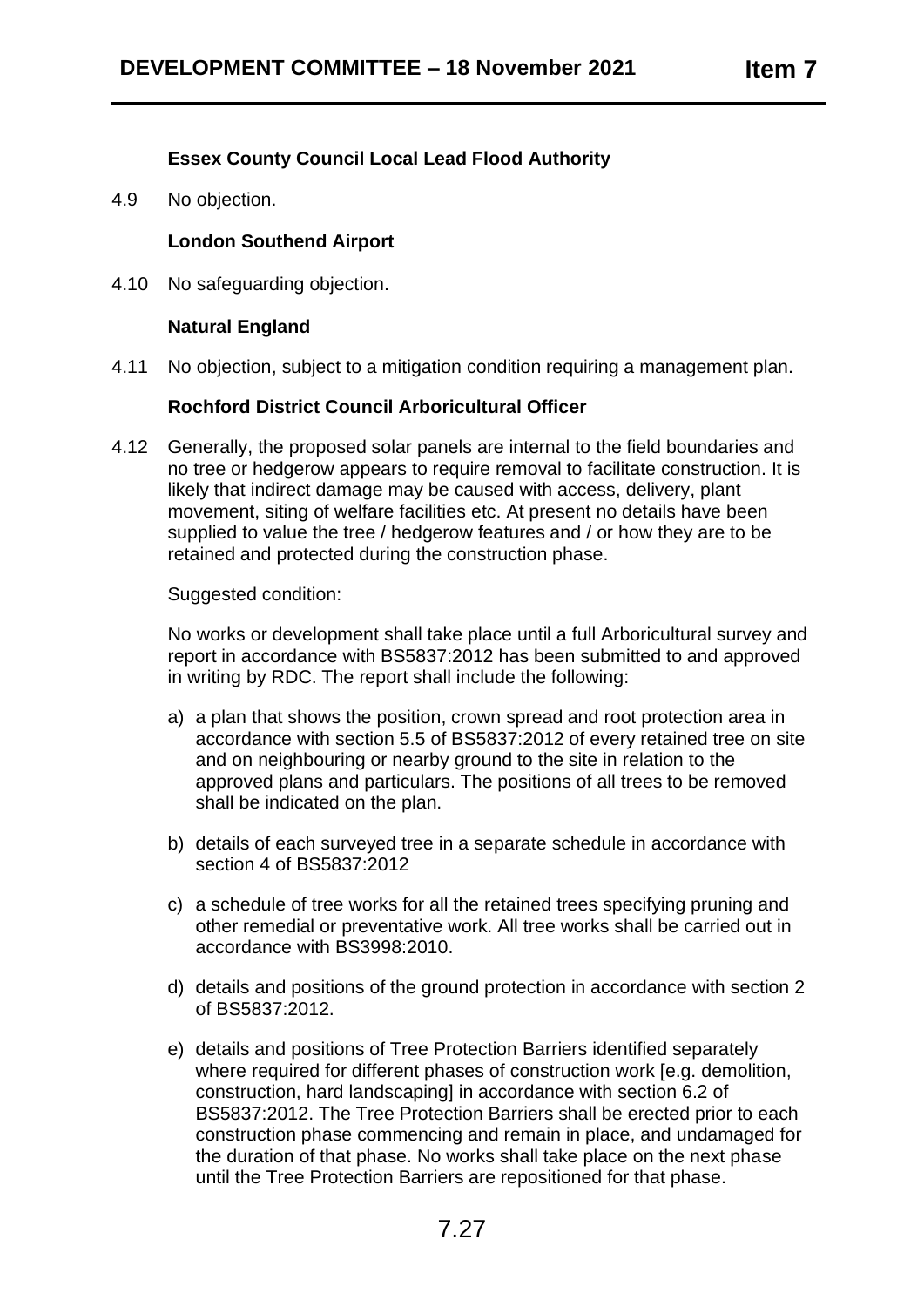- f) details and positions of the Construction Exclusion Zones in accordance with section 6.2 of BS5837:2012.
- g) details and positions of the underground service runs in accordance with sections 4.2 and 7.7 of BS5837:2012.
- h) details of any changes in levels or the position of any proposed excavations, including those on neighbouring or nearby ground in accordance with paragraph. 5.4.2 of BS5837:2012.
- i) details of any special engineering required to accommodate the protection of retained trees [e.g. in connection with foundations, bridging, water features, surfacing] in accordance with section 7.5 of BS5837:2012.
- j) details of the methodology to be employed for the installation of drives and paths within the RPAs of retained trees in accordance with the principles of "No-Dig" construction.
- k) details of the methodology to be employed for the access and use of heavy, large, difficult to manoeuvre plant [including cranes and their loads, dredging machinery, concrete pumps, piling rigs, etc] on site.
- l) details of the methodology to be employed for site logistics and storage, including an allowance for slopes, water courses and enclosures, with particular regard to ground compaction and phototoxicity
- m) details of the method to be employed for the stationing, use and removal of site cabins within any root protection areas in accordance with section 6.2 of BS5837:2012.
- n) details of tree protection measures for the hard landscaping phase in accordance with section 5.6 of BS5837:2012.
- o) the timing of the various phases of the works or development in the context of the tree protection measures.

## **Rochford District Council Building Control**

4.13 No comments to make.

#### **5 EQUALITY AND DIVERSITY IMPLICATIONS**

5.1 An Equality Impact Assessment has been completed and found there to be no impacts (either positive or negative) on protected groups as defined under the Equality Act 2010.

#### **6 CONCLUSION**

6.1 The proposal is considered to not cause undue demonstrable harm upon the material considerations considered above that cannot be outweighed by the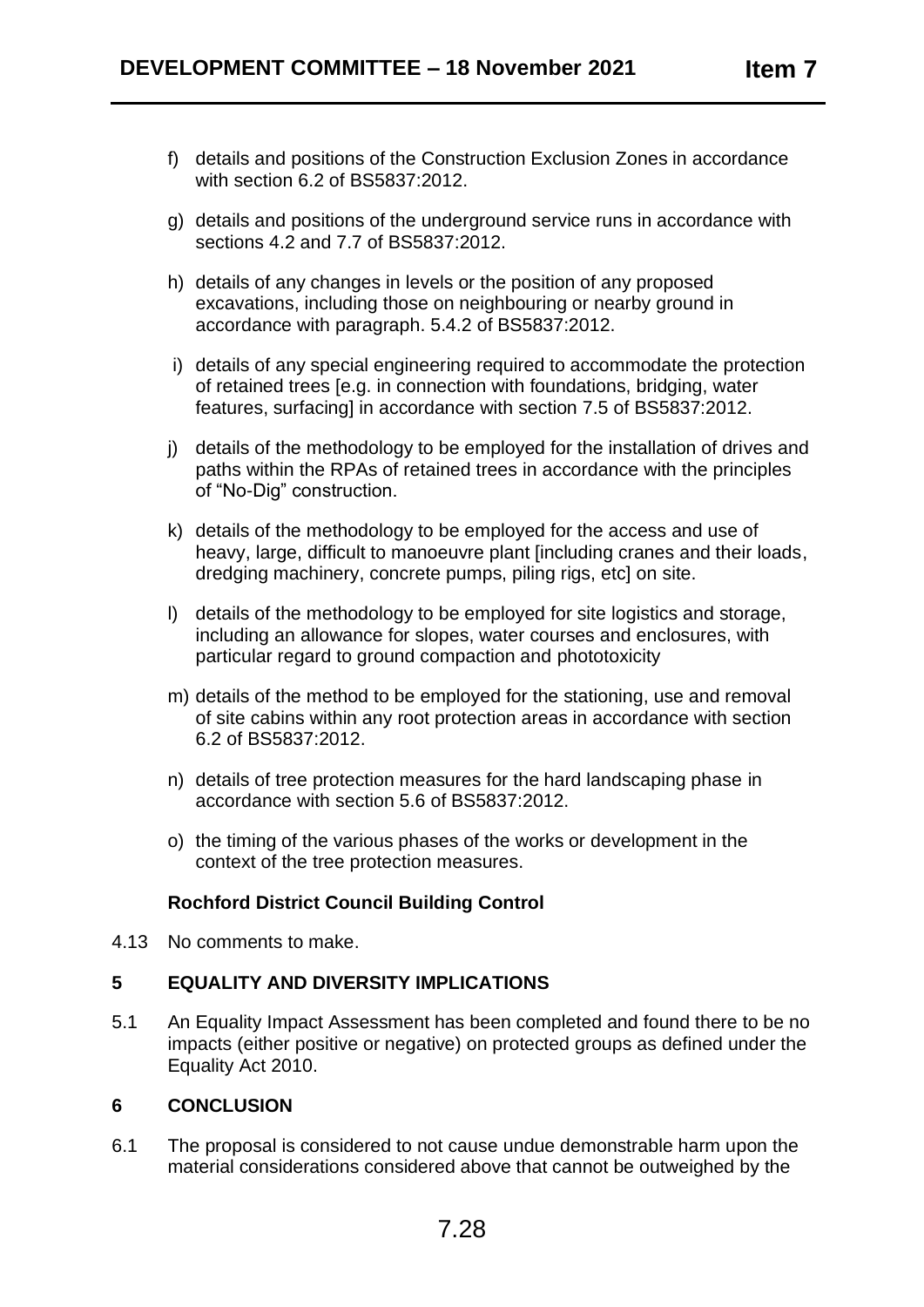public benefit of the provision of renewable energy that the development would provide. The harm to the openness of the Green Belt would be greatly outweighed by the public benefit of securing further renewable energy. The site is one of few locations on less valuable agricultural land that has capacity to take the connection to the national grid. These circumstances weigh in favour of the granting of planning permission.

Hast

Marcus Hotten

Assistant Director, Place and Environment

#### **Relevant Development Plan Policies and Proposals**

National Planning Policy Framework 2021

Core Strategy Adopted Version (December 2011) – policies CP1, GB1, ENV1

Development Management Plan (December 2014) – policies DM1, DM25, DM26, DM27, DM30

Parking Standards: Design and Good Practice Supplementary Planning Document (December 2010)

Supplementary Planning Document 2 (January 2007) – Housing Design

The Essex Design Guide (2018)

#### **Background Papers:-**

None.

For further information please contact Katie Fowler on:-

| Phone: | 01702 318039                 |
|--------|------------------------------|
| Email: | katie.fowler@rochford.gov.uk |

If you would like this report in large print, Braille or another language please contact 01702 318111.